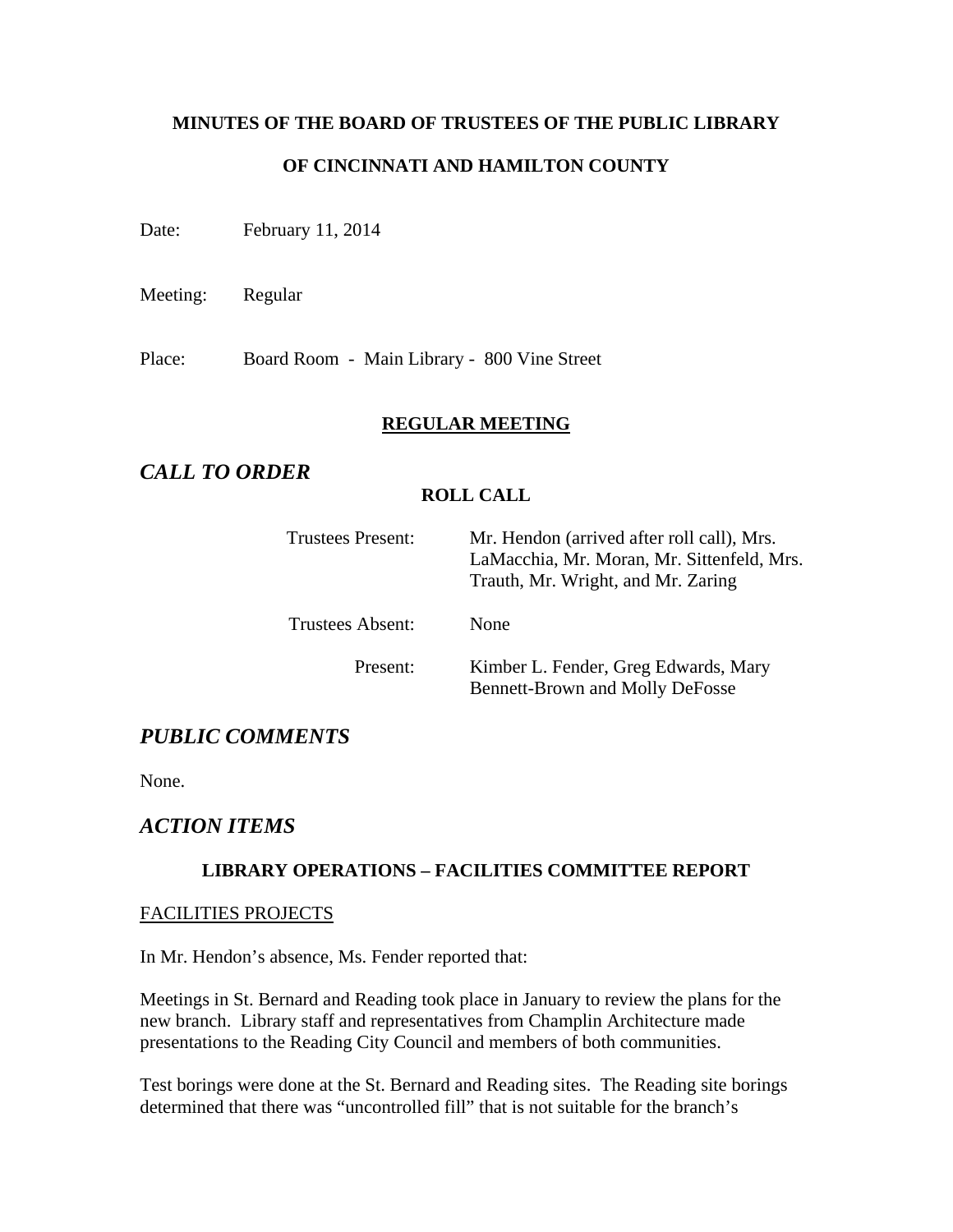foundation. After a lengthy discussion with Terracon, the company who completed the test borings, THP structural engineers, and Champlin Architecture, it was decided that geopiers were the best and least expensive approach.

The LEED certification process has been initiated by Champlin Architecture for both St. Bernard and Reading.

A variance hearing took place with the City of Cincinnati Zoning Department requesting a reduction in the number of parking spaces required and the substitution of landscaping for fencing along Wentworth Avenue. The city approved the variance requests.

In order to maximize our savings on furniture, including shelving, we have decided to solicit furniture quotes for all three branches separate from the construction bids. We are not required to publicly bid furniture.

Motz Engineering, the engineer for all three buildings, has recommended bidding the geothermal borefields for St. Bernard, Reading, and Clifton as a separate package to get the best pricing. The cost of this work has been deleted from the construction bidding. The bidders will price the work by site, so no change in the budget would be necessary. As estimated for bidding, the St. Bernard/Reading and Clifton projects are up to 5% over budget. It is requested that the Board:

- Approve increasing the combined project budget by up to 5%, \$525,000, if needed when bids are received
- Approve the following bid advertisements for the St. Bernard/Reading branches, Clifton branch and Geothermal Borefields
- Authorize the Library Director to review the bids with the Chair of the Facilities Committee and enter into contracts with the lowest, responsible bidders. If the overall budget exceeds the 5% increase requested above, no action will be taken until the April meeting.

### GEOTHERMAL BOREFIELDS

#### **ADVERTISEMENT FOR BIDS**

Sealed bids will be received by the Board of Trustees of the Public Library of Cincinnati and Hamilton County at the Third Floor Administrative Offices of the Main Public Library, 800 Vine St., Cincinnati, Ohio 45202, until 12:00 noon, local time, Tuesday, March 4, 2014, for furnishing of labor, materials, equipment, services and supervision necessary to complete the project titled:

#### GEOTHERMAL BOREFIELDS FOR NEW CLIFTON, READING, AND ST. BERNARD BRANCHES

Proposals shall be in accordance with the Contract Documents prepared by Motz Engineering, 300 West Fourth Street, Suite 300, Cincinnati, OH 45202, phone (513) 621-5400. Bids received after the stated deadline will not be accepted. Bids received by facsimile transmission will not be accepted. Proposals will be publicly opened and read aloud immediately after closing of bids. All interested parties are invited to attend.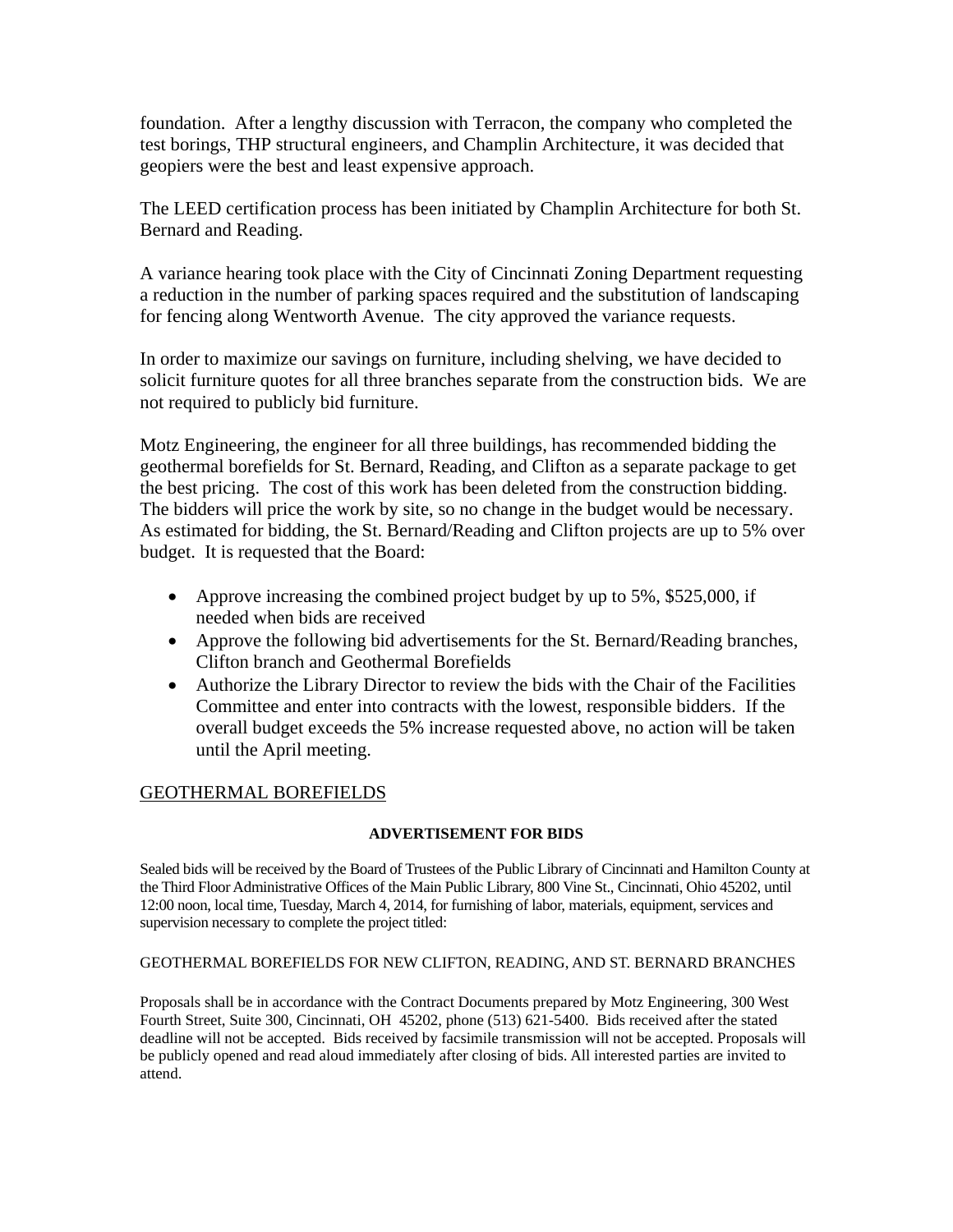Individual lump sum bids for geothermal borefield trade contract are requested. The estimate for these contracts is:

Clifton Branch……………………………................\$103,000.00

Reading and St. Bernard Branches…………............\$179,200.00

Total \$282,200.00

The summary of work for these proposals is:

Provide geothermal borefield including all drilling piping, etc. at the new Clifton, Reading, and St. Bernard Branches.

Starting Friday, February 14, 2014, bidders may purchase Contract Documents (full sets only) at the cost of reproduction from ARC Reprographics, 2863 Sharon Road, Cincinnati, Ohio, 45241, (513) 326-2300.

A pre-bid meeting will be held at the Main Library, 800 Vine Street, Cincinnati, Ohio, 45202 on Friday, February 21, 2014, at 1:00 p.m.

Bidders shall submit with their bid a bid guaranty in the form of either (1) a combined bid guaranty and contract bond for the full amount of the bid or (2) a certified check, cashier's check drawn on a solvent bank or irrevocable letter of credit in the sum of ten percent (10%) of the bid amount, including base bid and alternates, as bid security. The bid guaranty shall be in strict compliance with Sections 153.54, 153.57, 153.571, as applicable. The Bidder to whom the contract is awarded will be required to furnish a contract bond in the sum equal to 100% of the proposal.

Bidders shall comply with the Prevailing Rates on public improvements in Hamilton County, Ohio as ascertained and determined by the Ohio Dept of Commerce Bureau of Labor & Worker Safety as provided in Section 4115 of the Revised Code of Ohio.

Submitted bids shall not be withdrawn for a period of sixty days following the date of the bid opening. The Owner will award contracts to the lowest responsible bidders.

The Board of Trustees of the Public Library of Cincinnati and Hamilton County reserves the right to reject any or all bids and to waive informalities in bidding.

By Order of: The Board of Trustees of the Public Library of Cincinnati and Hamilton County, Ohio

This notice is posted on the Public Library of Cincinnati and Hamilton County website and can be found by a link on the home page at: www.cincinnatilibrary.org.

#### CLIFTON PROJECT

#### **ADVERTISEMENT FOR BIDS**

Sealed bids will be received by the Board of Trustees of the Public Library of Cincinnati and Hamilton County at the Third Floor Administrative Offices of the Main Public Library, 800 Vine Street, Cincinnati, Ohio, 45202, until 12:00 noon, local time, Tuesday, March 4, 2014, for furnishing all labor, materials, equipment, services and supervision necessary to complete the project titled: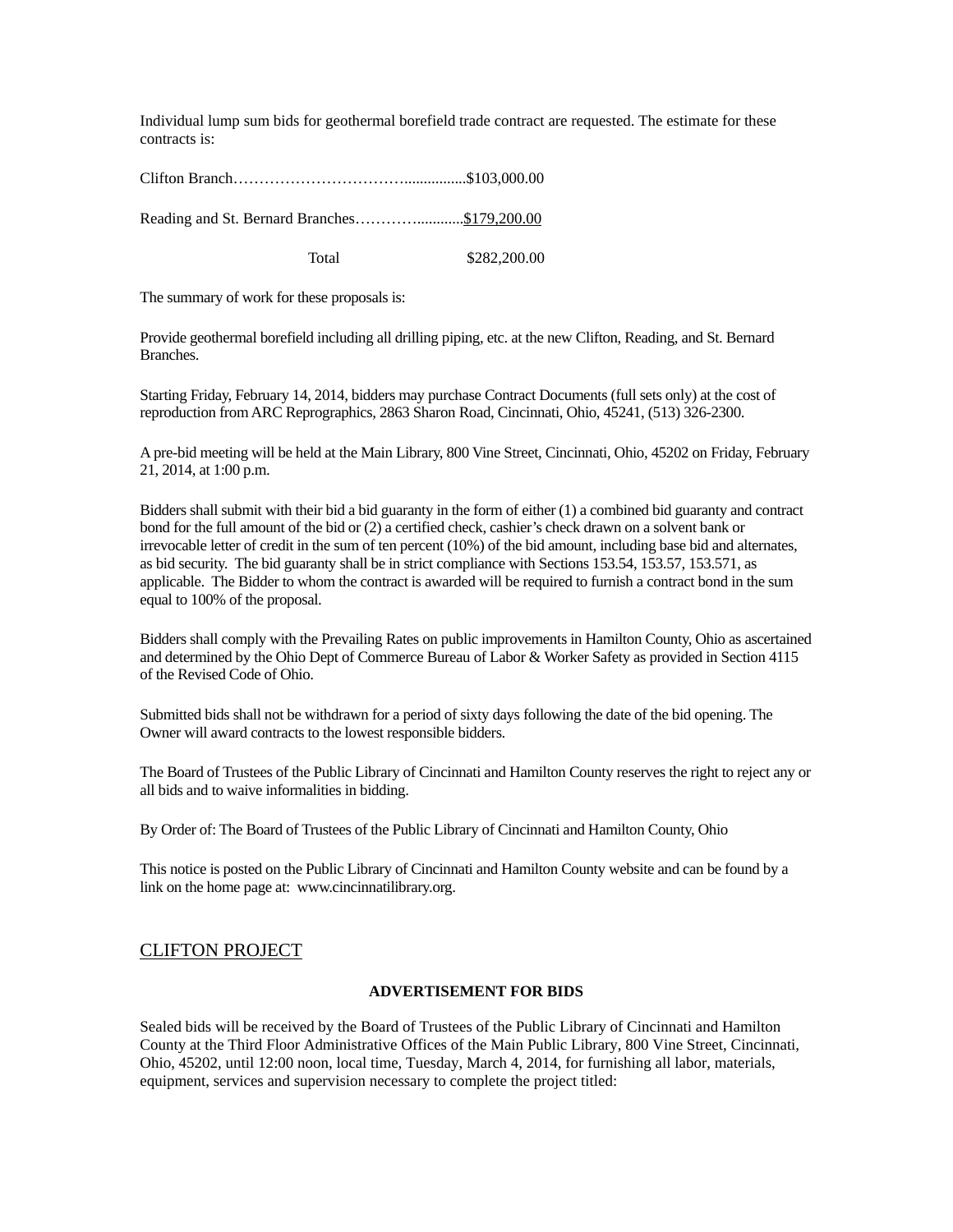#### THE CLIFTON BRANCH LIBRARY, ADDITION AND RENOVATION 3400 BROOKLINE AVENUE CINCINNATI, OHIO 45220

Proposals shall be in accordance with the Contract Documents prepared by McClorey & Savage, Architects, Ltd., 5757 Mariemont Avenue, Suite 101, Cincinnati, Ohio 45227, phone (513) 527-8640. Bids received after the stated deadline will not be accepted. Bids by facsimile or e-mail will not be accepted. Proposals will be publicly opened and read aloud immediately after closing of bids. All interested parties are invited to attend.

An individual lump sum bid for trade contract TC-01 is requested. The estimate for the contract is:

| Total | \$2,836,000.00 |
|-------|----------------|

Starting Friday, February 14, 2014, bidders may purchase Contract Documents (full sets only) at the cost of reproduction from ARC Reprographics, 2863 Sharon Road, Cincinnati, Ohio, 45241, (513) 326-2300.

A pre-bid meeting will be held at 3400 Brookline Avenue, Cincinnati, Ohio, 45220, on Tuesday, February 18, 2014 at 10:00 a.m.

Bidders shall submit with their bid a bid guaranty in the form of either (1) a combined bid guaranty and contract bond for the full amount of the bid or (2) a certified check, cashier's check drawn on a solvent bank or irrevocable letter of credit in the sum of ten (10%) percent of the bid amount, including base bid and alternates, as bid security. The bid guaranty shall be in strict compliance with Sections 153.54, 153.57, 153.571, as applicable. The Bidder to whom the contract is awarded will be required to furnish a contract bond in the sum equal to 100% of the proposal.

Bidders shall comply with the Prevailing Wage Rates on public improvements in Hamilton County, Ohio, as ascertained and determined by the Ohio Department of Commerce Bureau of Labor & Worker Safety as provided in Section 4115 of the Revised Code of Ohio.

Submitted bids shall not be withdrawn for a period of sixty days following the date of the bid opening. The Owner will award contracts to the lowest responsible bidder.

The Board of Trustees of the Public Library of Cincinnati and Hamilton County reserves the right to reject any or all bids and to waive informalities in bidding.

By order of: The Board of Trustees of the Public Library of Cincinnati and Hamilton County, Ohio.

This notice is posted on the Public Library of Cincinnati and Hamilton County website and can be found by a link on the home page at: www.cincinnatilibrary.org.

#### ST. BERNARD/READING PROJECT

#### **ADVERTISEMENT FOR BIDS**

Sealed bids will be received by the Board of Trustees of the Public Library of Cincinnati and Hamilton County at the Third Floor Administrative Offices of the Main Public Library, 800 Vine Street, Cincinnati, Ohio, 45202, until 12:00 noon, local time, Tuesday, March 25, 2014, for furnishing all labor, materials, equipment, services and supervision necessary to complete the project titled:

#### THE ST. BERNARD/READING BRANCH PROJECT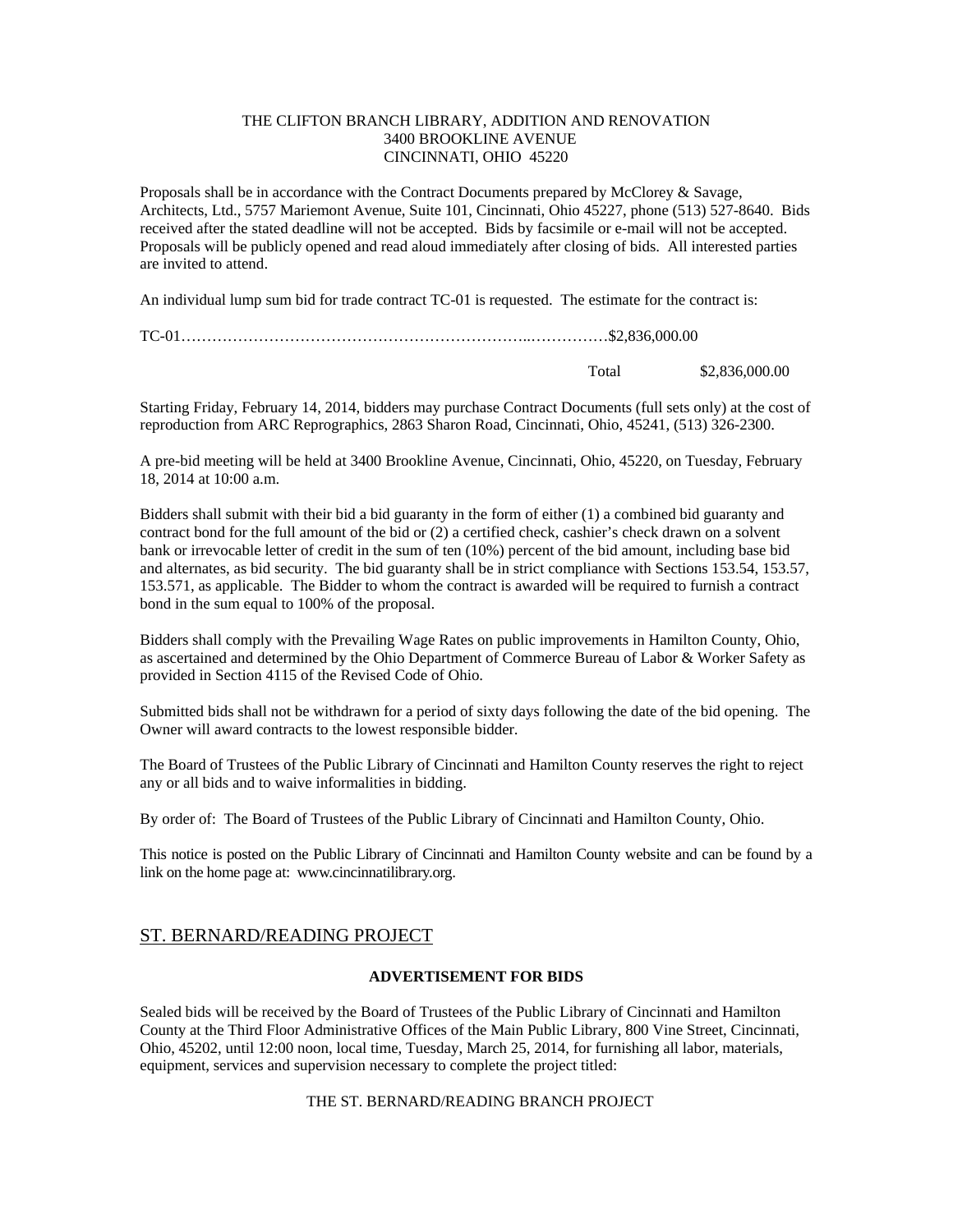Proposals shall be in accordance with the Contract Documents prepared by Champlin Architecture, Inc., 424 E.  $4<sup>th</sup>$  Street, Cincinnati, OH 45202, phone (513) 241-4474. Bids received after the stated deadline will not be accepted. Bids by facsimile or e-mail will not be accepted. Proposals will be publicly opened and read aloud immediately after closing of bids. All interested parties are invited to attend.

The estimates for the contracts are:

Total \$5,064,318.00

The summary of work:

#### *St. Bernard*

The work consists of the construction of a new 8,000 square foot single story building on .29 acres site on the northeast corner of Vine Street and McClelland Avenue. ADA parking spaces and a loading zone will be accommodated on the east side of the site.

#### *Reading*

The work consists of the construction of a new 12,000 square foot single story building on a 3.1 acre site at 8740 Reading Road. A new 40 car parking lot will be located to the north of the building with a drive-thru service window on the east side of the building.

Starting Friday, February 28, 2014, bidders may purchase Contract Documents (full sets only) at the cost of reproduction from ARC Reprographics, 2863 Sharon Road, Cincinnati, Ohio, 45241, (513) 326-2300.

A pre-bid meeting will be held at The Main Library, 800 Vine St., Cincinnati, OH 45202, on Wednesday, March 12, 2014 at 10:00 a.m.

Bidders shall submit with their bid a bid guaranty in the form of either (1) a combined bid guaranty and contract bond for the full amount of the bid or (2) a certified check, cashier's check drawn on a solvent bank or irrevocable letter of credit in the sum of ten (10%) percent of the bid amount, including base bid and alternates, as bid security. The bid guaranty shall be in strict compliance with Sections 153.54, 153.57, 153.571, as applicable. The Bidder to whom the contract is awarded will be required to furnish a contract bond in the sum equal to 100% of the proposal.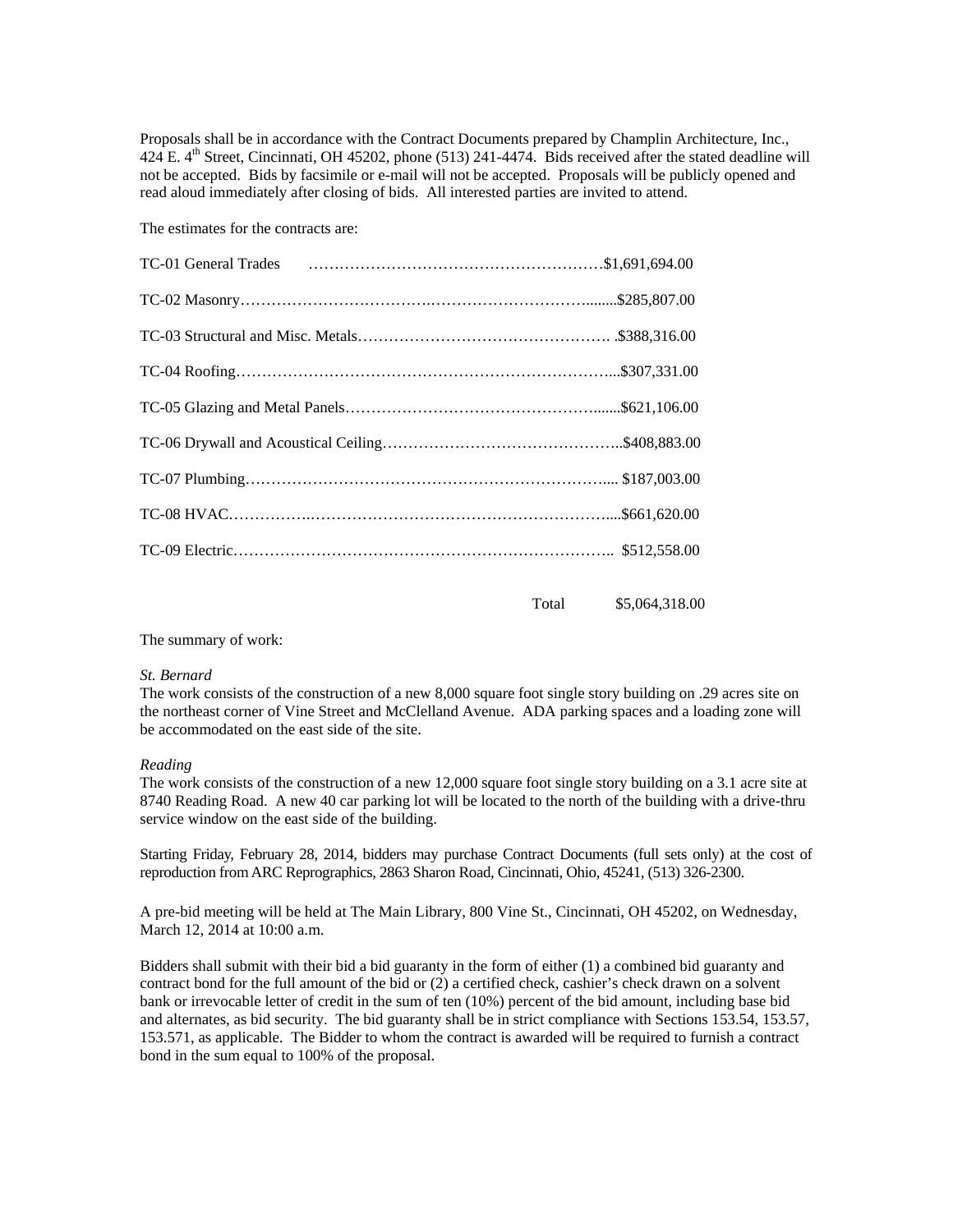Bidders shall comply with the Prevailing Wage Rates on public improvements in Hamilton County, Ohio, as ascertained and determined by the Ohio Department of Commerce Bureau of Labor & Worker Safety as provided in Section 4115 of the Revised Code of Ohio.

Submitted bids shall not be withdrawn for a period of sixty days following the date of the bid opening. The Owner will award contracts to the lowest responsible bidder.

The Board of Trustees of the Public Library of Cincinnati and Hamilton County reserves the right to reject any or all bids and to waive informalities in bidding.

By order of: The Board of Trustees of the Public Library of Cincinnati and Hamilton County, Ohio.

This notice is posted on the Public Library of Cincinnati and Hamilton County website and can be found by a link on the home page at: www.cincinnatilibrary.org.

#### AVONDALE ADA PROJECT UPDATE

In order to complete all interior work, we are requesting the Board approve closing the branch for up to three weeks. No firm date has been established for the shutdown and reopening yet, although the project is currently on schedule for completion in mid-April.

Mr. Sittenfeld inquired how the closure would be communicated in advance to customers. Ms. Fender stated that it would be posted on signs throughout the branch as well as on the website. All communication would also include alternate locations.

#### RESPONSES TO THE REQUEST FOR PROPOSAL

As reported at the December Board Meeting, a Request for Proposal (RFP) to bundle services that are already outsourced under a single contract was developed and distributed to a number of building management companies. Three companies, Building Management Partners, Cassidy Turley, and Viox, submitted responses to the RFP. All of the initial proposals came in higher than what the Library currently pays for the services separately. Additional meetings were held with each company asking them to further refine their proposals, but the revised proposals still came in too high. As a result, we are not moving forward with bundling these services at this time.

#### SMART SAVER INCENTIVE CHECK RECEIVED

The Library received a check in the amount of \$210,000 from Duke Energy as part of the Smart Saver Incentive program and the recent upgrades associated with Phase II of the Energy Retrofit Project.

Mr. Hendon moved that the Board approve the report as filed. Mr. Moran seconded.

Voting for the motion: Mr. Moran, Mrs. Trauth, Mr. Sittenfeld, Mr. Zaring, Mrs. LaMacchia, Mr. Hendon, and Mr. Wright…7 ayes. The motion carried. **(01-2014)**.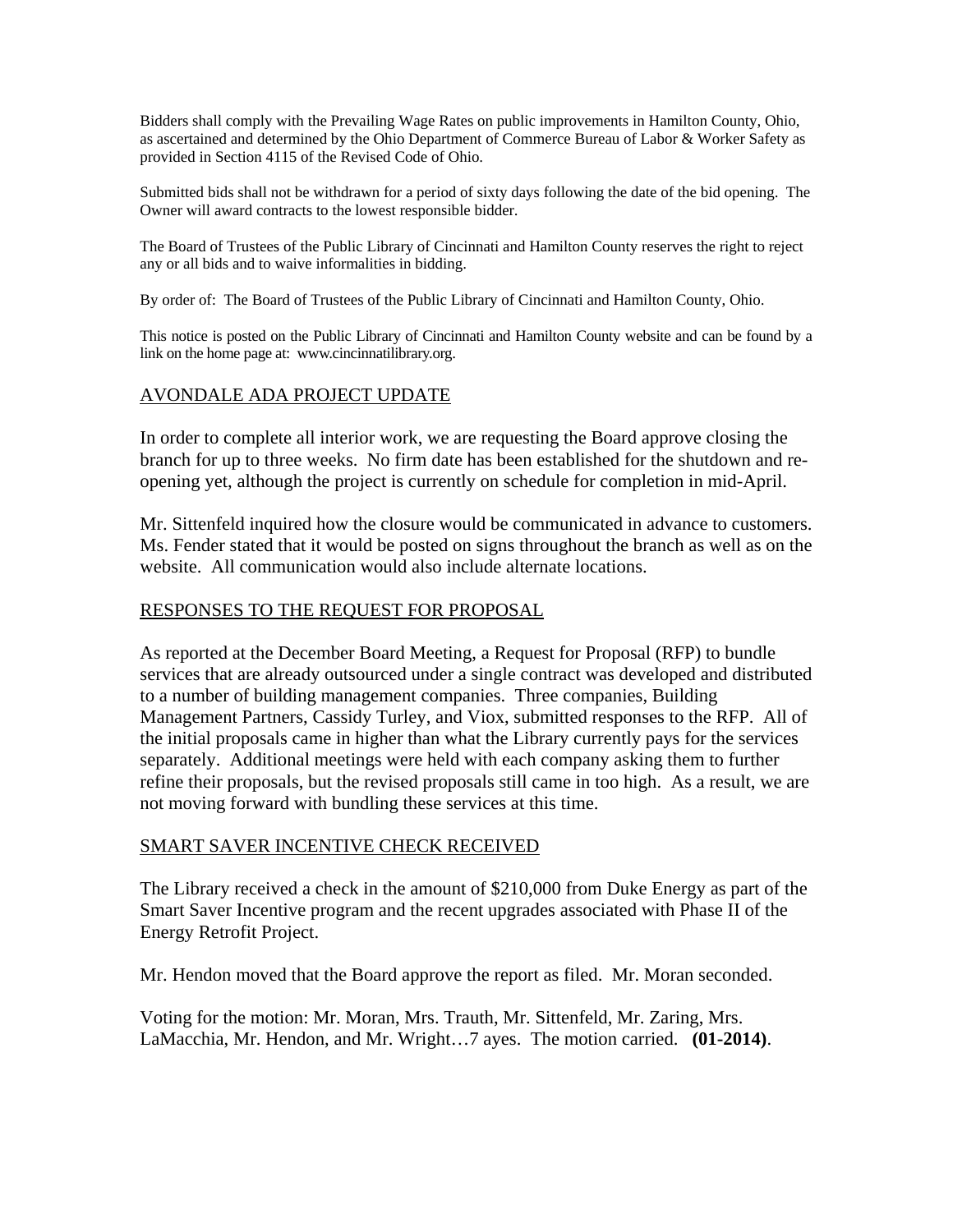#### **FINANCE & AUDIT COMMITTEE REPORT**

Mr. Zaring reported:

#### AUTHORIZATION TO TRANSFER FUNDS

The 2014 Appropriations established in December 2013 includes \$9 million to be transferred from the General Fund to the Building & Repair Fund. These funds will be used to complete the funding of the capital projects as approved by the Board during 2013. Authorization is requested to transfer those funds during the year as cash flow permits as determined by the Fiscal Officer.

#### REVISIONS TO THE 2014 ANNUAL APPROPRIATIONS AND ESTIMATED RESOURCES

Authorization is requested to revise *estimated resources* as follows:

| LSTA Grant Fund                 |              |
|---------------------------------|--------------|
| Intergovernmental Receipts      | \$132,864.00 |
| Contributions, Gifts, Donations | 56,600.00    |
| Net Change in Resources         | \$189,464.00 |

Authorization is requested to revise *appropriations* as follows:

LSTA Grant Fund

| Capital Outlay               | \$189,464.00 |
|------------------------------|--------------|
| Net Change in Appropriations | \$189,464.00 |

| Building & Repair Fund       |                |
|------------------------------|----------------|
| Capital Outlay               | \$1,000,000.00 |
| Net Change in Appropriations | \$1,000,000.00 |

The revisions are necessary to account for the revenue and expenses associated with the Technological Innovation Project Grant and to allow for potential budget increases for the capital projects and unexpected emergency repairs outside of the capital projects.

#### APPROVAL TO DEDUCT MEMBERSHIP DUES FROM PAYROLL – STAFF ASSOCIATION MEMBERSHIP AND FRIENDS OF THE PUBLIC LIBRARY MEMBERSHIP

We have had inquiries from both Staff Association (\$10 annual dues) and the Friends of the Public Library (\$20 annual dues) to make a one-time annual deduction for membership dues and remit these deductions to each of them. In accordance with the Ohio Revised Code, we need board authorization to make such deductions from payroll. We will also require signed consent from the employee prior to deducting the amount.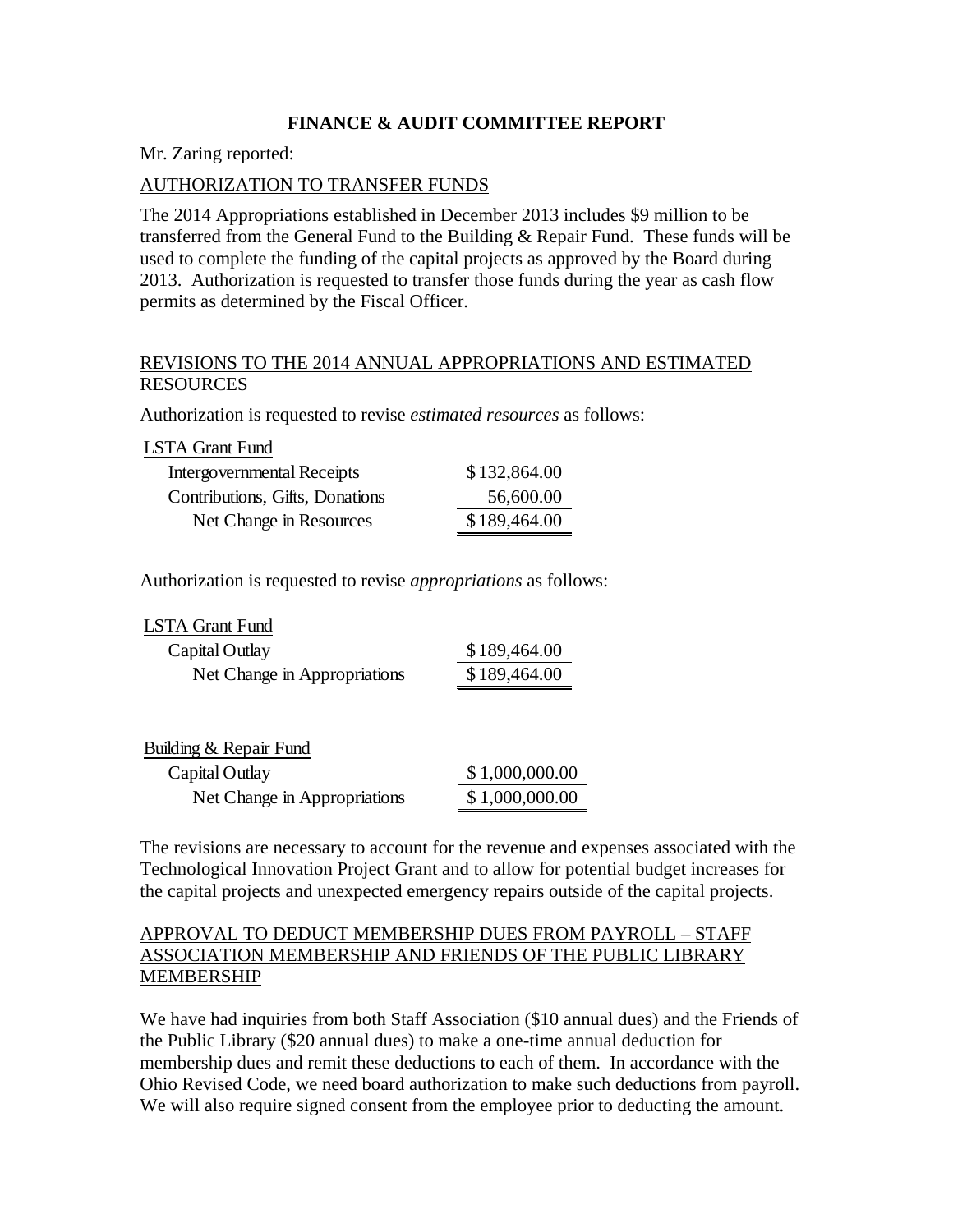Mr. Zaring moved that the Board approve the report as filed. Mrs. LaMacchia seconded.

Voting for the motion: Mr. Moran, Mrs. Trauth, Mr. Sittenfeld, Mr. Zaring, Mrs. LaMacchia, Mr. Hendon, and Mr. Wright…7 ayes. The motion carried. **(02-2014)**.

#### **HUMAN RESOURCES COMMITTEE REPORT**

Mrs. Trauth reported:

#### RETIREMENT POLICY REVISION

This revision corrects a discrepancy between the Retirement and Sick Leave polices by clarifying that the accrued sick leave payout is provided only to full time staff upon retirement. These policies have been reviewed by Robert S Brown. We are also removing from the Sick Leave Policy the Temporary Payout Provision that expired in 2012.

#### **Retirement Policy**

Staff members are eligible for normal retirement when they have met any of the age/service thresholds established by the Ohio Public Employees Retirement System.

Retiring staff members will be paid for any unused Paid Time Off (PTO) in a lump sum at their current hourly rate. In addition, full time staff members will be paid for any unused sick leave in excess of 1,440 hours at their current hourly rate.

At their retirement, full-time staff members will be granted one week of pay at their current hourly rate for each five years of full-time service, up to a maximum of four weeks of pay. Should a full-time staff member who meets the age/service thresholds established by the Ohio Public Employees Retirement System die before retirement, this benefit will be paid to the staff member's estate.

#### **Sick Leave Policy**

The Library grants paid leave to staff members to cover personal illness, doctor's appointments, and, to a limited extent, family illnesses.

**Accrual by Full-Time Staff Members**. Sick leave is awarded at the rate of 120 hours per calendar year. Sick leave balances remaining at the end of one year may be carried forward to the next. Sick leave accumulates up to a maximum of 1,920 hours, or 1,680 hours for new employees hired after 12/25/2011.

**Accrual by Part-Time Staff Members**. Sick leave is awarded to regular part-time staff members working at least 20 hours per week at the rate 60 hours per calendar year. Sick leave balances remaining at the end of one year may be carried forward to the next. Sick leave accumulates up to a maximum of 480 hours.

**Part/Full-Time Transfers**. Accumulated sick leave balances carry over if a staff member changes between full-time and part-time status.

**Sick Leave Usage**. Sick leave may be used in 15 minute increments for any physical or mental disability which incapacitates a staff member for work. With supervisor approval, sick leave may be used for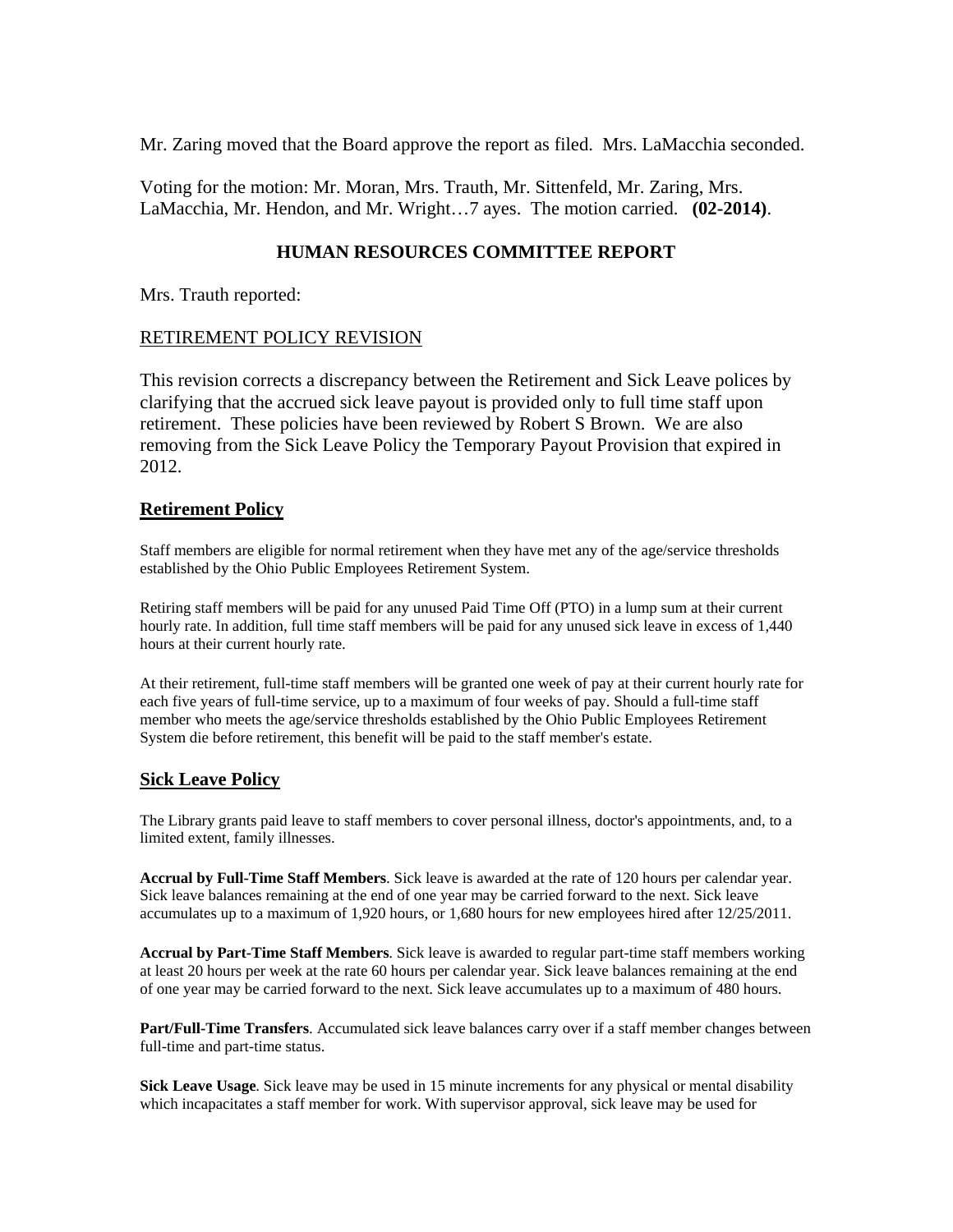personal medical treatment or for an illness or doctor's appointments in the staff member's immediate family – i.e., father, mother, step-parent, sister, brother, spouse, child, or household resident. A doctor's certificate is required when a staff member is absent from work due to illness for more than 5 consecutive days or as deemed necessary by the staff member's supervisor.

**Pay-Out**. Full-time staff members who retire from the Library with proper notice shall receive a lump sum payment, at their current rate of pay, for the amount of unused sick leave over 1,440 hours. If a staff member dies in service, this payment will be made to their estate. There is no sick leave payout to any staff member who resigns or is discharged.

#### PUBLIC RECORDS REQUESTS

To date, we have received 7 records requests from Pat Lance and have fully responded to each of them. The response to the most recent request was prepared by our attorney Robert S Brown.

A public records request was received from Mark Dunham, a former employee in the Acquisition Department. A response was sent on February 3.

### ARTSWAVE CAMPAIGN

The ArtsWave Annual Community Campaign will run from February 6 through February 21. Last year, Library staff members contributed a little over \$1,800. This year, our goal is to raise at least \$2,000.

Mrs. Trauth moved that the Board approve the report as filed. Mrs. LaMacchia seconded.

Voting for the motion: Mr. Moran, Mrs. Trauth, Mr. Sittenfeld, Mr. Zaring, Mrs. LaMacchia, Mr. Hendon, and Mr. Wright…7 ayes. The motion carried. **(03-2014)**.

### **EVA JANE ROMAINE COOMBE DIRECTOR'S REPORT**

Ms. Fender reported that:

#### HIGHLIGHTS 2013

What a tremendous way to celebrate our Library's 160<sup>th</sup> anniversary!

- Hamilton County voters approved, with an 80% for vote, extending our 1 mill levy for an additional ten years providing some much-needed stability to our funding.
- In May we received the National Medal for Museum and Library Service, the nation's top honor for museums and libraries.
- Then in November the *Library Journal* (LJ) Index 2013, which ranks libraries according to per capita circulation, visits, program attendance, and Internet use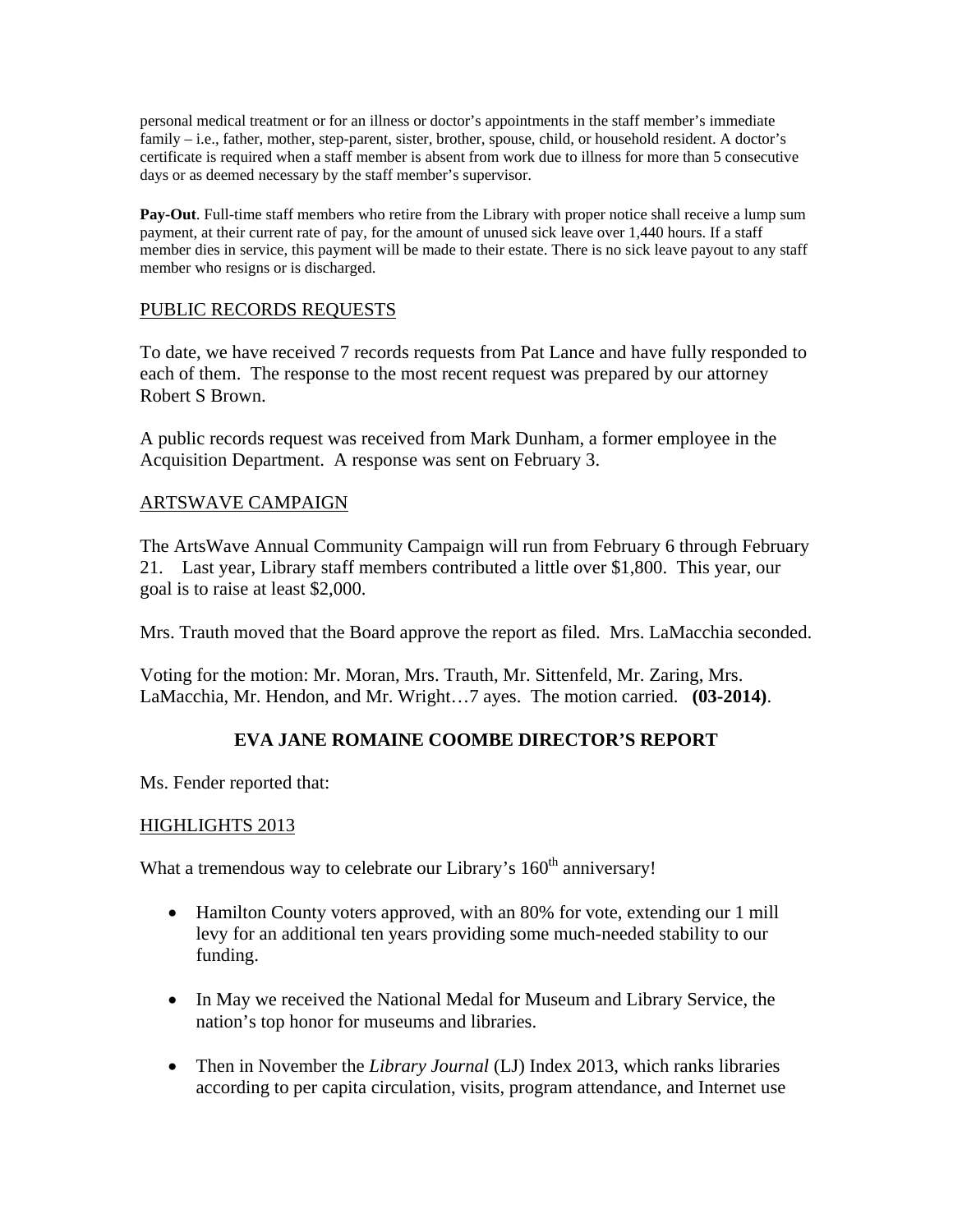awarded us a five star rating, the highest rating possible. For libraries with budgets of \$30 million or more we ranked second in the country.

- Our circulation was more than 17.8 million making 2013 the busiest year in the Library's history. Our Library was ranked 3rd in circulation among libraries serving a population between 500,000 and 999,999 and 7th overall. The Main Library was once again the busiest in the country and is the 2nd most visited venue in Downtown Cincinnati.
- We reached our goal of 500,000 cardholders in May and as of November 30 we have more than 524,000 cardholders. Nearly 90% of households in Hamilton County have at least one Library cardholder.
- We began the largest branch facilities plan in more than 25 years as we moved forward with the construction of two new buildings for St. Bernard and Reading, fulfilling longstanding commitments to replace small, rental or contributed facilities with larger branch libraries. The renovation of the Cox House into a branch to replace the current Clifton rental location also got underway as did an accessibility renovation of the historic Avondale Branch, a Carnegie branch that celebrated its  $100<sup>th</sup>$  anniversary in 2013. All projects will be paid for without debt and are projected for completion in 2014-15.
- We completed the Phase II energy retrofit project at the Main Library which saves energy and money, a projected \$430,000 annually. As a result of this project, Duke Energy selected the Library for its Power Partner Award to be presented at the February 11 Board Meeting.
- Our Annual Report prepared by Northlich received a bronze award at the recently held Cincinnati Public Relations Society of America Blacksmith Awards Ceremony.
- In April we joined SearchOhio, a statewide consortium of libraries that share resources with one another.
- Finally, our wonderful Friends of the Library received some well-deserved recognition for all their hard work when the Ohio Library Council selected them for the Ohio Friends of Library award for 2012-13. The award was presented at a special luncheon held during the Council's conference in October.

It is an honor and a real pleasure to serve a community that supports its library and uses it so heavily. Thank you to our community, Board and staff for making 2013 an outstanding year.

### STRATEGIC PLAN UPDATE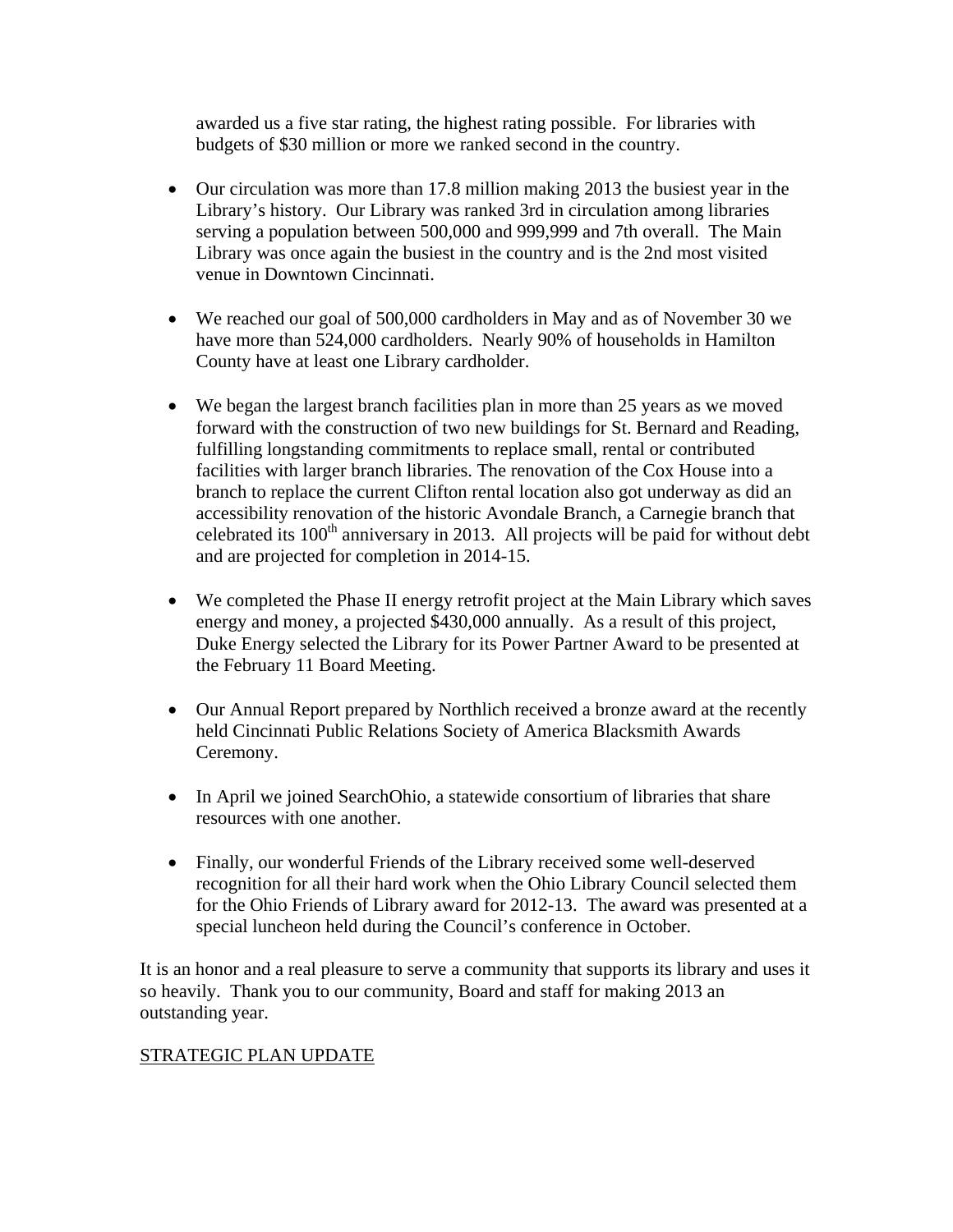As Highlights 2013 shows, we have made substantial progress on the Strategic Plan initiatives undertaken since November 2012. We are planning a series of staff meetings to identify new initiatives for 2014.

#### CARDHOLDER SATISFACTION SURVEY RESULTS

In November 2013 we conducted a customer satisfaction survey. There were more than 6,000 survey responses.

- The overall satisfaction rating of 6.3 (out of 7) was the highest of the previous three years.
- The percent of customers who have downloaded an item from the virtual library has increased from 22% in 2010 to 59% in 2013.
- For the first time, more than half the respondents said they prefer to browse online and come in to pick up their items rather than browsing in the Library.
- 47.8% of respondents said their primary use of the Library was borrowing print materials for themselves while 15.8% said it was to download eBooks, movies or music.
- In satisfaction ratings, the two highest ratings were for staff assistance and friendliness of staff, with safety of Library facilities close behind.
- The lowest ratings were for the digital materials collection which is not surprising given the limitations publishers have placed on providing that content to libraries.
- Public computers and other aspects of the collection also scored lower.
- The Library catalog received its highest rating ever at 5.9.

201 new cardholders responded to the new cardholder survey also conducted in November.

- Of these, 40.7% have downloaded an item from the Library and 21.2% cited downloading materials as the primary reason for obtaining a Library card, an increase of 10% since 2011.
- There was a corresponding 8% drop since 2011 in the percent of respondents, 48.1% in 2013, who stated their primary reason for obtaining a Library card was to borrow print materials for themselves.

### EBOOKS AS PUBLIC POLICY

Last February I reported to the Board on the refusal of the six largest publishers to sell or license ebooks to public libraries. Since then I have travelled to Washington DC twice, Columbus multiple times, and spoken at conferences about the problem in an effort to convince these publishers to begin licensing their ebooks to libraries. I am happy to report that there has been some improvement.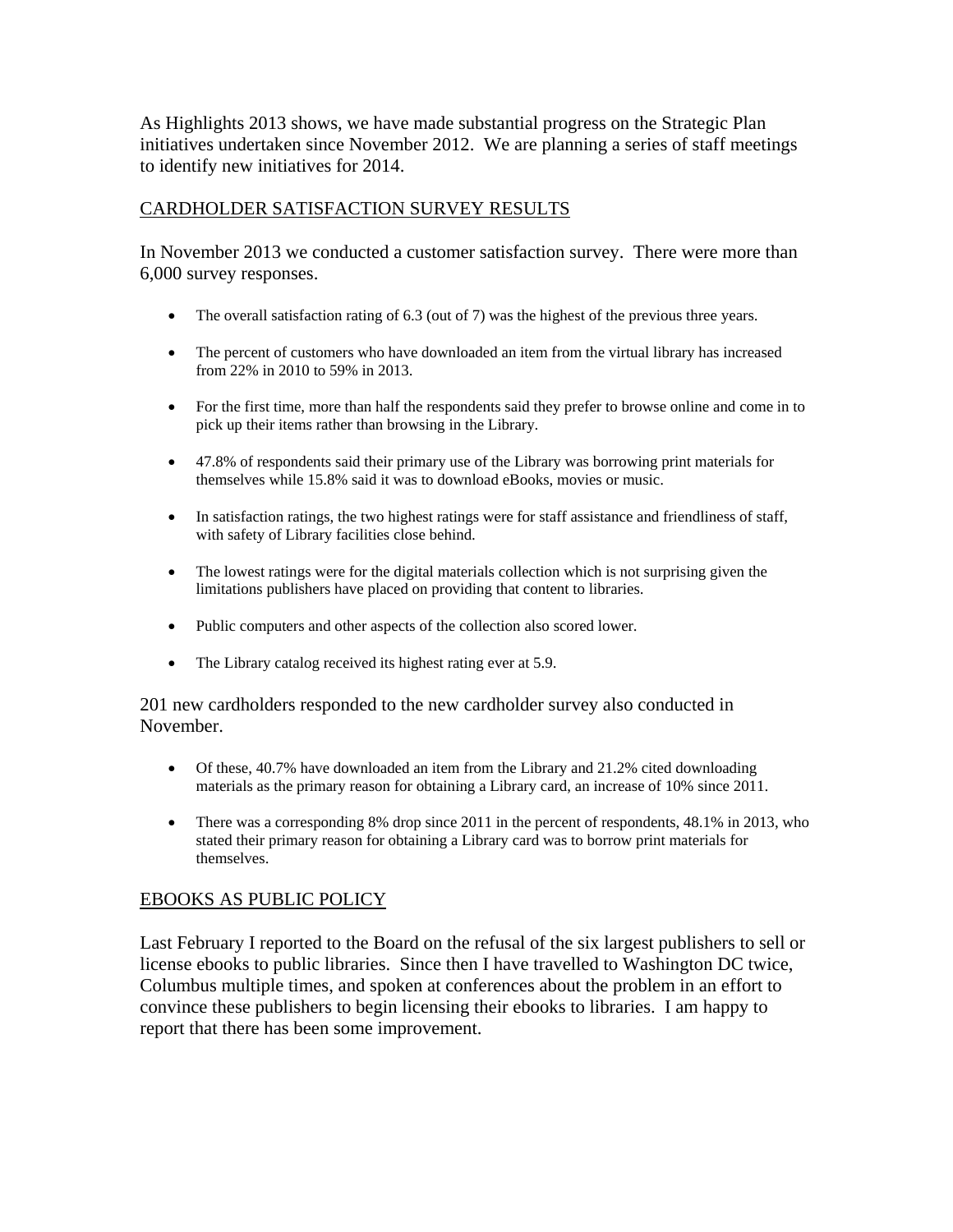- Penguin Random House offers a perpetual license of Random House imprints to libraries at 3-4 times hardcover list price. Penguin licenses content for one-year; then titles expire and must be licensed again.
- HarperCollins Publishers offers a license good for 26 circulations; then the copy must be licensed again. Pricing is generally comparable to the hardcover list and often much less.
- Macmillan offers only its backlist at about 1.5 times the cost of hardcover list. The license is good for 2 years or 52 checkouts, whichever comes first.
- Simon & Schuster currently has a pilot with several libraries including ours. The license expires after one-year.
- Hachette Book Group offers a perpetual license for one-copy/one-user. Pricing is three times primary physical book price for one-year then drops to one and half times the primary book price.

Obviously, the varying pricing and licensing models make it difficult to manage ebook collections and materials budgets and some content continues to be unavailable. We will continue to work toward a resolution.

#### OLC LEGISLATIVE DAY

The Ohio Library Council's (OLC) Legislative Day is scheduled for Wednesday, April 2. Library staff members will meet with each of the 10 legislators representing Hamilton County.

#### UPCOMING PRESENTATION

At the invitation of John Frank I will be making a general presentation on the Library to a group of realtors on February 12.

#### WAYCROSS COMMUNITY MEDIA

Since 2002 Waycross Community Media has recorded Board meetings for airing on Waycross and through its website. This has been an invaluable service providing greater transparency of the Library's decisions to the entire community. Waycross has asked that, due to budget cuts, we provide some financial support to allow them to continue providing this service. For a cost of \$1,500 annually, Waycross will continue this service. Certainly, the Library could not provide a recording of the meetings for this price.

#### LIBRARY FOUNDATION

The Foundation held a fundraiser coinciding with the public lecture by Jessica Fellowes, niece of Julian Fellowes, creator of Downton Abbey series. 28 people attended raising \$2,100 for the Foundation.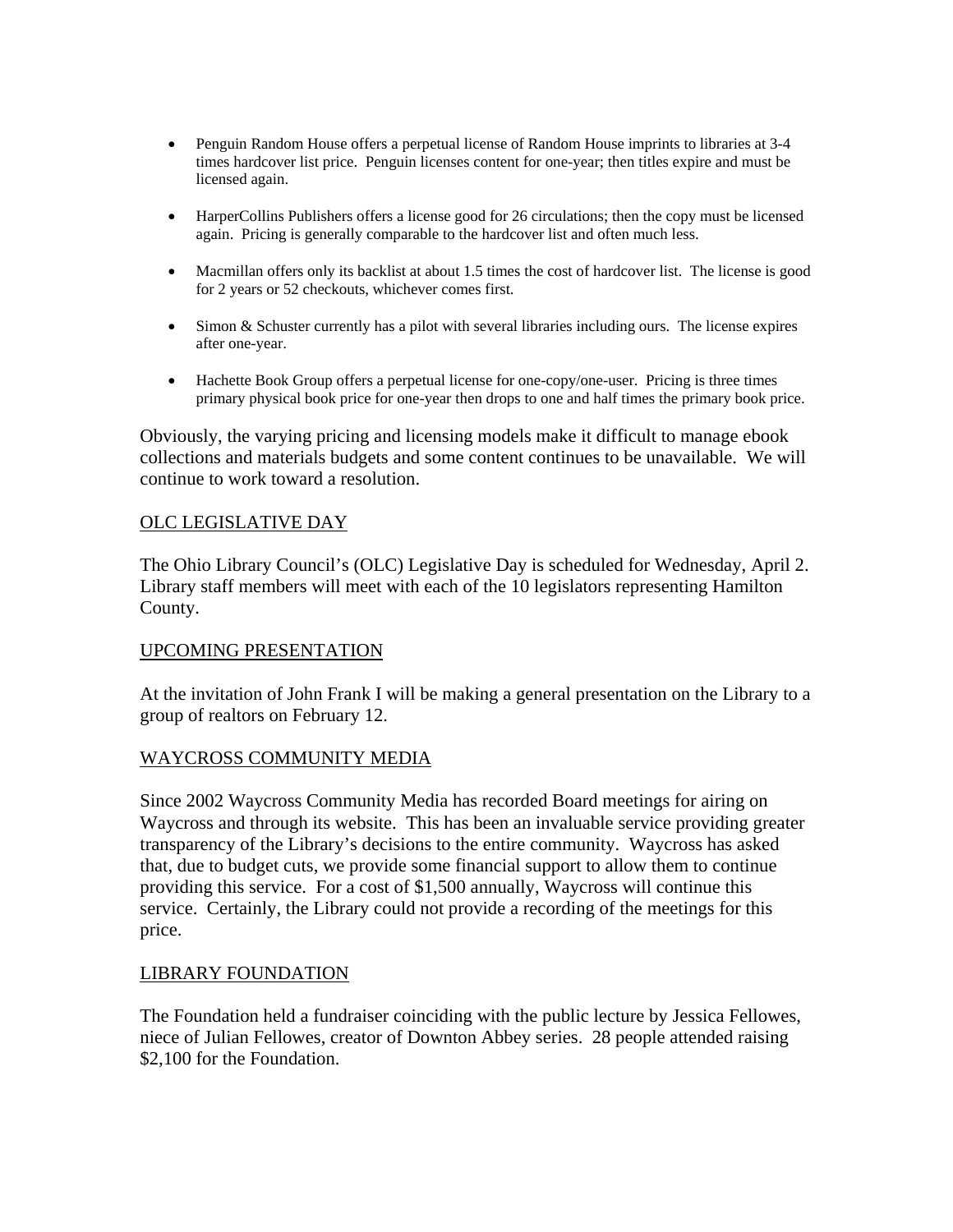The Foundation Board held its quarterly meeting on January 22. At that meeting the Foundation distributed more than \$52,000 to the Library for programs, FINRA grant funds and Caldecott books. At that meeting it was reported that:

- The Foundation has received a \$25,000 grant from the Ohio Valley Foundation to provide the last nine AfterSchool Edge systems and an anonymous \$66,000 donation to fund Summer Reading Camps at seven Library branches.
- The Foundation's Annual Fund total is over \$108,000.
- \$57,000 was transferred to the Foundation endowment which is now at \$3.1 million.
- The annual distribution from the Eva Jane Romaine Coombe gift for naming rights for the Director's position is \$36,204.60 and has already been given to the Library.

# FRIENDS OF THE PUBLIC LIBRARY

Proceeds from the Friends Winter Warehouse Sale in January were \$24,845 a sizable drop from last year's total of \$39,000.

The Friends Board of Trustees meeting was held January 24. The Friends approved their fiscal year 2014 budget which includes \$225,000 in Library support. The Friends also announced that memberships are more than 2,000 for the first time in many years.

The next book sale will be at the Harrison Branch Thursday, March 6 through Saturday, March 8.

Mr. Sittenfeld commented that 2014 will be filled with challenges in maintaining the energy of the success of 2013 while completing the building projects.

# **FISCAL OFFICER'S REPORT**

Ms. DeFosse reported that:

### RECEIPT OF GOVERNMENT FINANCIAL OFFICERS ASSOCIATION AWARD

The Library's 2012 Comprehensive Annual Financial Report (CAFR) received the Certificate of Achievement for Excellence in Financial Reporting. We have received this award annually since our first CAFR in 1993.

### 2013 YEAR END SUMMARY

The table below represents the final 2013 available fund balances as was reported to the County in January 2014. The variances from the December 2013 report are the result of overall favorable actual activity as compared to the estimates.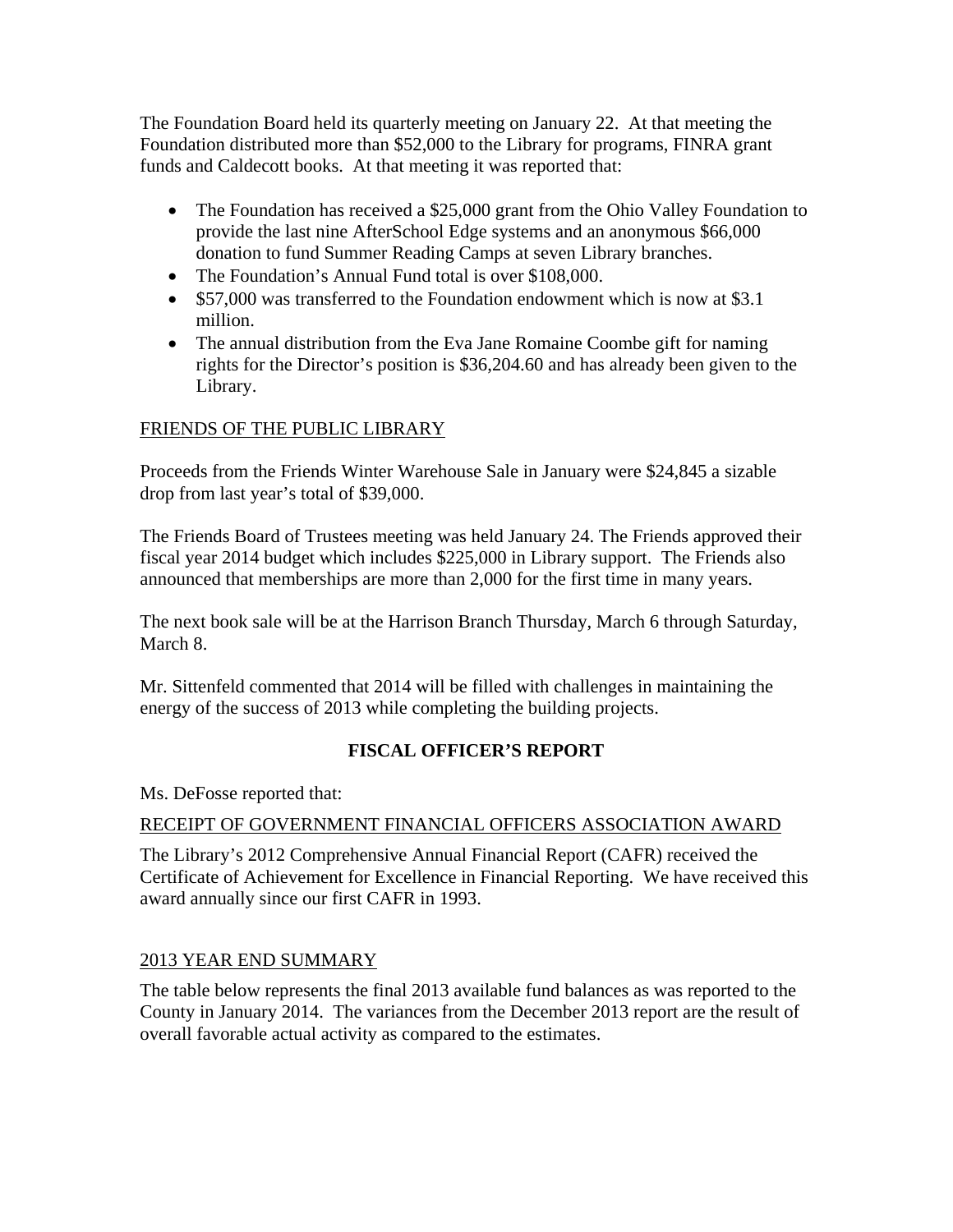| <b>FUND</b>                    | 2013                               | 2014                                 | 2014                 |
|--------------------------------|------------------------------------|--------------------------------------|----------------------|
|                                | <b>AVAILABLE</b><br><b>BALANCE</b> | <b>ESTIMATED</b><br><b>RESOURCES</b> | <b>APPROPRIATION</b> |
| General Fund                   | \$14,400,000.00                    | \$54,990,000.00                      | \$63,550,000.00      |
| Building & Repair Capital Fund | 2,633,864.16                       | 9,000,000.00                         | 8,670,518.00         |
| Special Revenue (4 funds)      | 508,352.20                         | 90,000.00                            | 273,325.00           |
| Permanent (44 funds)           | 1,607,166.19                       | 96,485.00                            | 291,000.00           |
| <b>Total</b>                   | 19,149,382.55                      | \$64,176,485.00                      | 72,784,843.00        |

#### 2013 GENERAL FUND BUDGET COMPARED TO ACTUAL

The table below represents the General Fund beginning budget by revenue and expense category as compared to the end of year actual.

The overall revenue was within .5% of the original budget. Tax levy receipts came in slightly ahead of expectations which were partially offset by a decrease in fine and fee revenue. This decrease is the result of the mid-year reductions of DVD fines. Although the revenue is down, circulation has increased as a result of the change.

Expenses came in 5% less than budgeted. This is in large part from realized salary and benefit savings as a result of continued implementation of ongoing cost savings measures and vacant positions, as well as utility savings recognized through the two Energy Retrofit Projects.

|                           | Beginning  |            |            |  |
|---------------------------|------------|------------|------------|--|
|                           | Budget     | Actual     | Variance   |  |
| <b>Revenue</b>            |            |            |            |  |
| PLF                       | 36,380,661 | 36,324,165 | (56, 496)  |  |
| <b>Tax Levy</b>           | 17,484,390 | 17,911,703 | 427,313    |  |
| Fine & Fees               | 1,855,000  | 1,488,381  | (366, 619) |  |
| Interest                  | 35,000     | 48,623     | 13,623     |  |
| Services                  | 5,000      | 5,528      | 528        |  |
| Contributions             | 51,000     | 107,656    | 56,656     |  |
| Miscellaneous             | 578,949    | 769,904    | 190,955    |  |
|                           | 56,390,000 | 56,655,960 | 265,960    |  |
| <b>Total Revenue</b>      |            |            |            |  |
| <b>Expenses</b>           |            |            |            |  |
| <b>Salaries</b>           | 27,073,854 | 25,991,964 | 1,081,890  |  |
| Benefits                  | 8,847,104  | 7,878,008  | 969,096    |  |
| Supplies                  | 1,285,402  | 1,234,533  | 50,869     |  |
| <b>Purchased Services</b> | 9,112,677  | 8,200,166  | 912,511    |  |
| <b>Library Materials</b>  | 8,932,904  | 8,932,904  |            |  |
| Capital Outlay            | 1,128,564  | 1,002,109  | 126,455    |  |
| Other Expenses            | 330,000    | 312,000    | 18,000     |  |
| Capital Transfer          | 2,000,000  | 2,000,000  |            |  |
| <b>Total Expenses</b>     | 58,710,505 | 55,551,684 | 3,158,821  |  |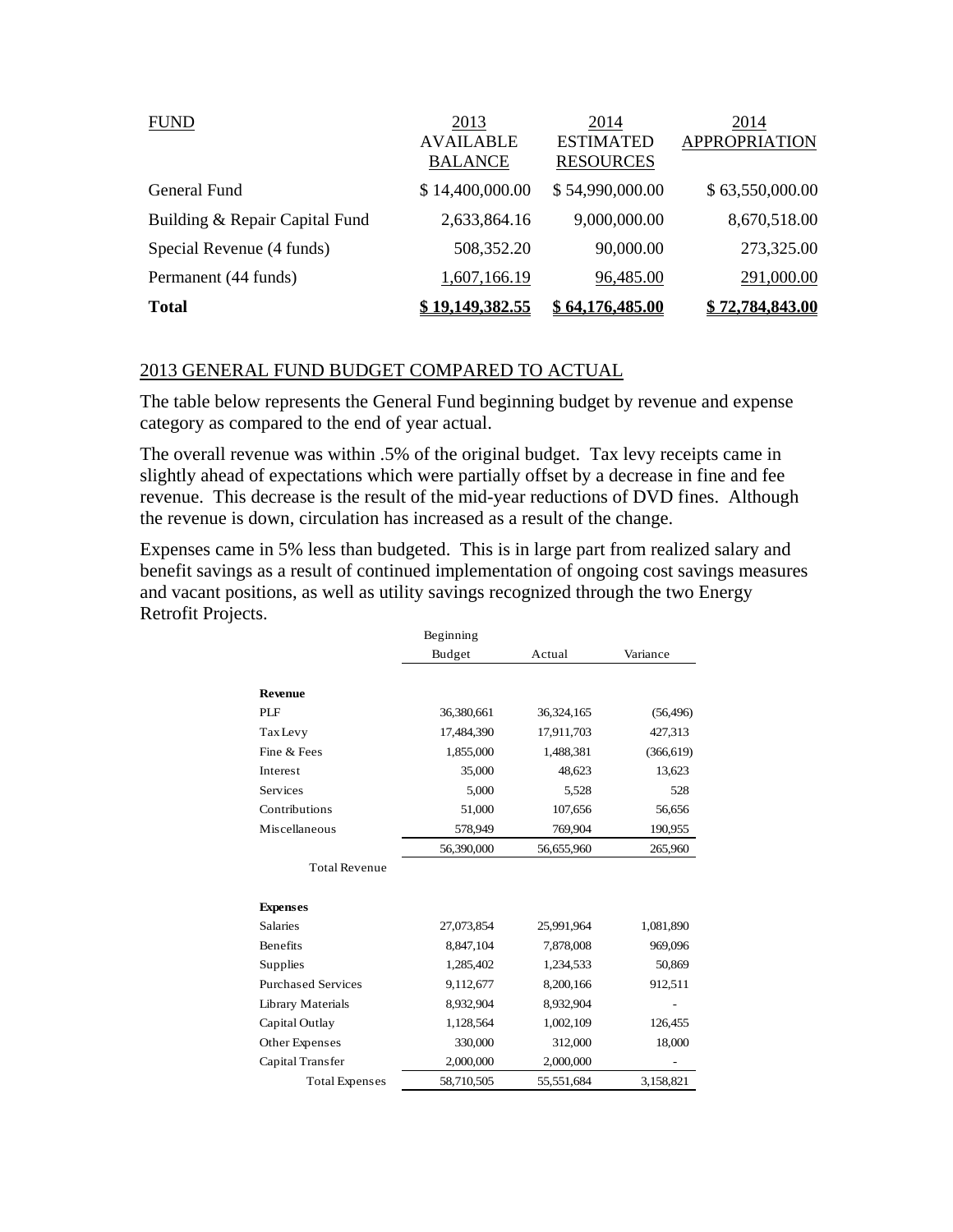### **LIBRARY OPERATIONS – SERVICES COMMITTEE REPORT**

#### Mr. Moran introduced Liz Anderson:

#### LIZ ANDERSON, READING BRANCH MANAGER

Liz began her career at the Library in 2005 as a part-time Library Services Assistant at the North Central Branch. She completed her MLIS degree from Kent State and became a full-time LSA at North Central in 2011. In 2012 Liz was promoted to Children's Librarian at the Reading Branch and in 2013 was promoted to Branch Manager at Reading. During that year, she received an MVP and the President's Award for her efforts to build partnerships in the community. Before coming to the Library, Liz worked over 20 years as a musician, as well as working in environmental engineering, prison outreach, and college textbook publishing.

Ms. Anderson reported that:

#### READING COMMUNITY EAGERLY ANTICIPATES A NEW BRANCH

The staff at the branch was happily surprised to hear last winter that plans were being implemented to build a new Reading branch. Since then, branch staff has been communicating to branch visitors and the community in general concerning the announcement and subsequent developments about the new branch. As staff encounters the challenges of the current limited space, we are pleased with our refrain of "this won't be an issue anymore in 18 months". Programs will be able to accommodate more participants, our collection can grow, we'll have self-check and parking, and staff won't have to hold their breath and turn sideways to get out of the workroom. This is truly an exciting time to be working in Reading and we proudly display the architects' renderings throughout the adult side, offering a gallery tour of the building to come. Customers of all ages are taking ownership of "their branch" and are eager to see the construction get under way.

Mr. Sittenfeld inquired as to how branch managers share information with each other. Staff explained that monthly meetings are held for managers, the managers have regular meetings with their regional managers, and technology used as a communication tool.

Mr. Moran reported that:

### GED PRACTICE TEST CHANGES

For many years the Library has offered customers the opportunity to take the GED high school equivalency test at select locations. Beginning this year, the GED practice test is now entirely computer-based. Unfortunately, there is currently no institutional pricing or practice testing model in place that allows the Library to offer GED practice tests in the manner we had previously. We are monitoring the situation for options that will allow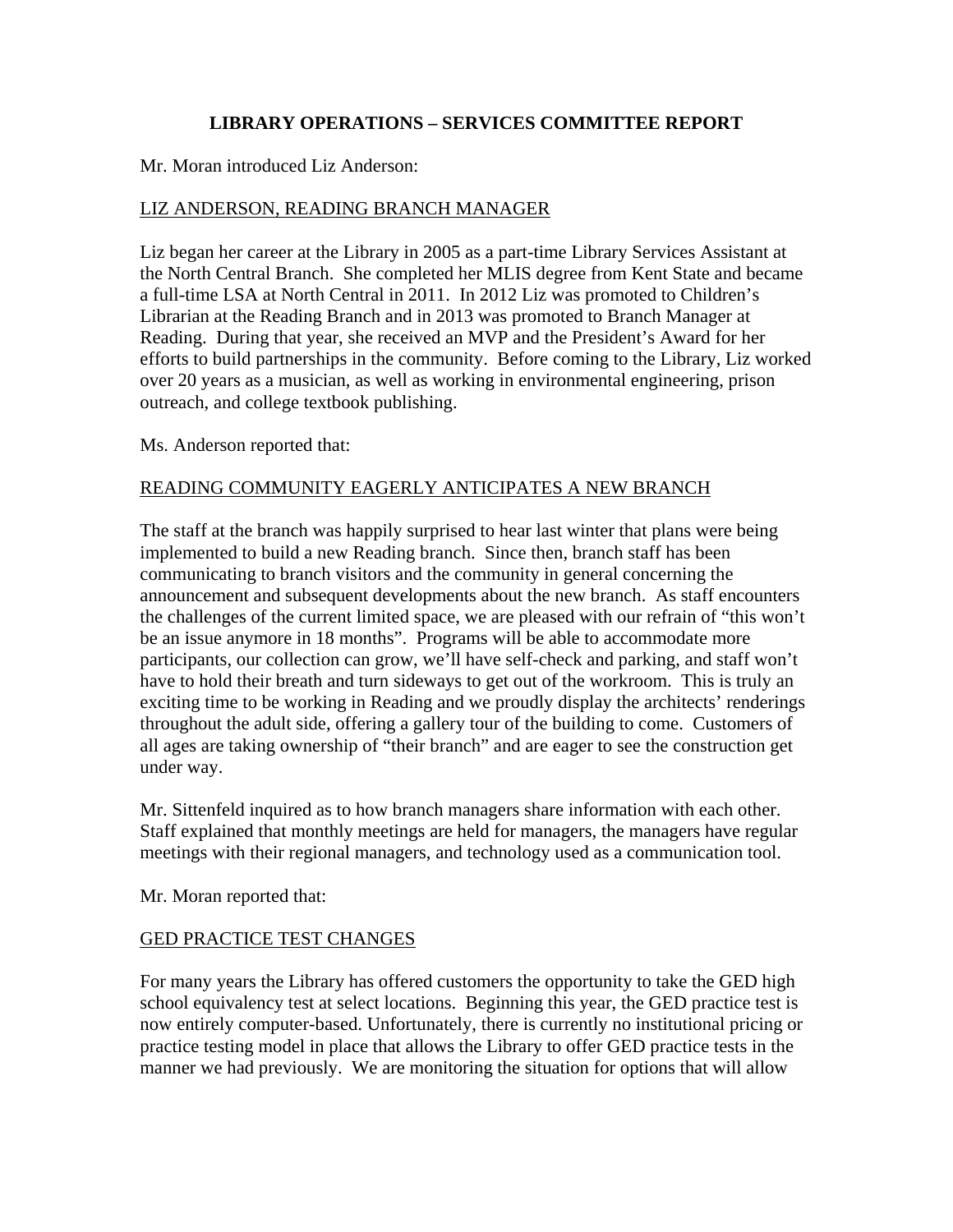the Library to re-institute a GED practice test service that works with the new online testing model.

### STREAMING MUSIC SERVICE ADDED

Streaming digital content is a preferred method of listening to music and watching video. We have added a new streaming music service from Freegal, the company that brings us a streaming movie option as well as downloadable songs. Freegal Streaming Music is a high demand addition to our downloadable resources stable which allows our customers 3 hours of music streaming a day. With streaming there is nothing that needs to be returned or that expires and requires deleting.

### NEW SYNCHRONIZED CLOCK SYSTEM TO BE INSTALLED

In March, the current clock system, which was installed at the Main Library in the 1970s, will be replaced with a new wifi system that uses digital clocks instead of the current analog. The new system will synchronize time with our network, and allow for the inclusion of branch clocks. Also, the new digital clocks have a viewing distance of more than 200 feet in public areas. As part of this project the location and overall number of clocks were evaluated resulting in a reduction in the number of clocks at Main from 92 to 59.

### MOBILE SERVICE TEST BEGINNING AT THE WESTWOOD BRANCH

Building on the success of the Information and Reference Department's usage of mobile devices to provide services at the Main Library, the Westwood Branch is currently piloting a similar project for mobile branch services. Rather than delivering reference and circulation services via a traditional public desk, during designated time periods over the next several weeks Westwood's staff will provide those services using only tablet devices which offer easy access to the Library's ILS and online reference resources. The tablet devices will allow staff to search the catalog and place holds, introduce customers to ebooks, demonstrate use of the mobile app, and perform most basic circulation functions. The success of this pilot project is critically important, since the new mobile service model will be implemented when Clifton, St. Bernard and Reading branches open next year.

Staff explained that Westwood was chosen as a test location because of the size of the branch and the staff resources available.

Mr. Edwards reported:

### "DIGITIZATION HUBS" LSTA GRANT AWARDED

The Library, along with The Cleveland Public Library, Columbus Metropolitan Library, and Toledo-Lucas County Public Library, were recently awarded a combined total of \$508,457 in federal LSTA funds from the State Library of Ohio, matched with \$251,964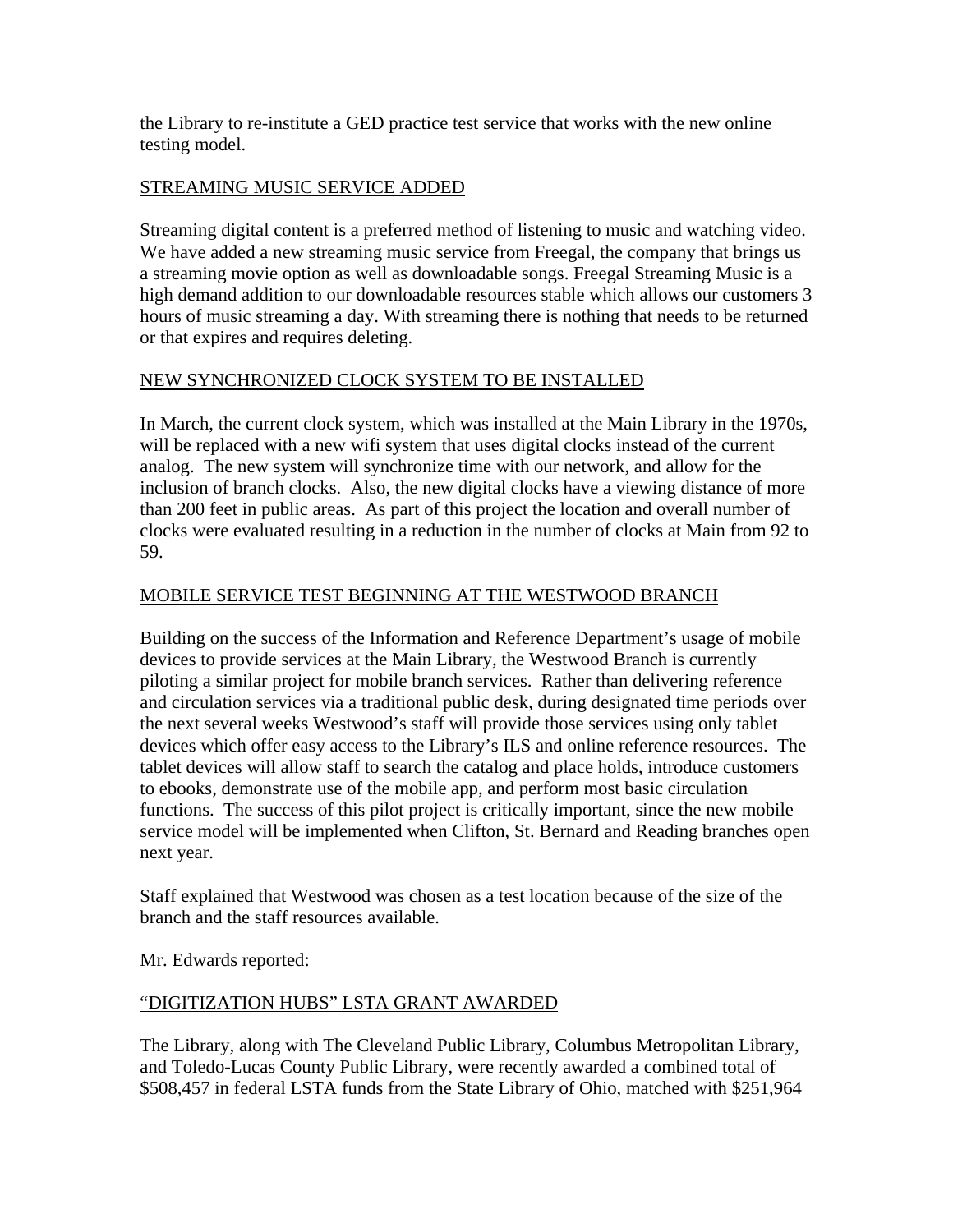from OPLIN (Ohio Public Library Information Network) to create a network of coordinated Digitization Hubs. The Digitization Hubs will be regional digitization centers with specialized state-of-the-art technology to digitize and archive, for online access and hardcopy reproduction, rare and culturally significant materials located in their libraries. Once established, the hubs will also serve other libraries, museums, archives, and local communities.

#### PUBLIC LIBRARY ASSOCIATION CONFERENCE PRESENTATIONS

The Public Library Association Conference (PLA) is the major national conference for public libraries held every other year. This year PLA is being held in Indianapolis. The following staff will be making presentations:

- Chris Holt, Regional Manager, East Region and Lisa Soper, Senior Children's Librarian, Harrison Branch will be presenting *Developing Your Library Card Holder Base.*
- Regional Manager, System Wide Services, Holbrook Sample will be a copresenter in *Rejuvenating Technical Services: Finding a Clear Course in a New Materials Flow*.

Mr. Moran reported that:

*Programs and Exhibits of Note* 

### ARTSWAVE SAMPLER

On Saturday, March 15, the Main Library will host a variety of performances as part of ArtsWave's Macy's Arts Sampler Weekend. Performers will include Melodic Connections, Dave Hawkins, Clark and Jones Trio, Ron Esposito and the CCM High School Jazz Combo.

#### ST. PATRICK'S DAY

The Main Library will host its 32nd Annual St. Patrick's Day Celebration on March 17 at 11:45 in the Main Library's Reading Garden Lounge. This year's program will feature Celtic music by Foley Road and a performance by the award-winning McGing Irish Dancers.

#### OHIOANA 2014: CONNECTING READERS WITH HAMILTON COUNTY WRITERS

The 2014 Ohioana celebration, recognizing Hamilton County authors, will be held on Sunday, April 6. This year's theme will be "A Writer's Life." A panel of local authors will discuss their lives and work and all recognized authors will also have the opportunity to promote their featured books.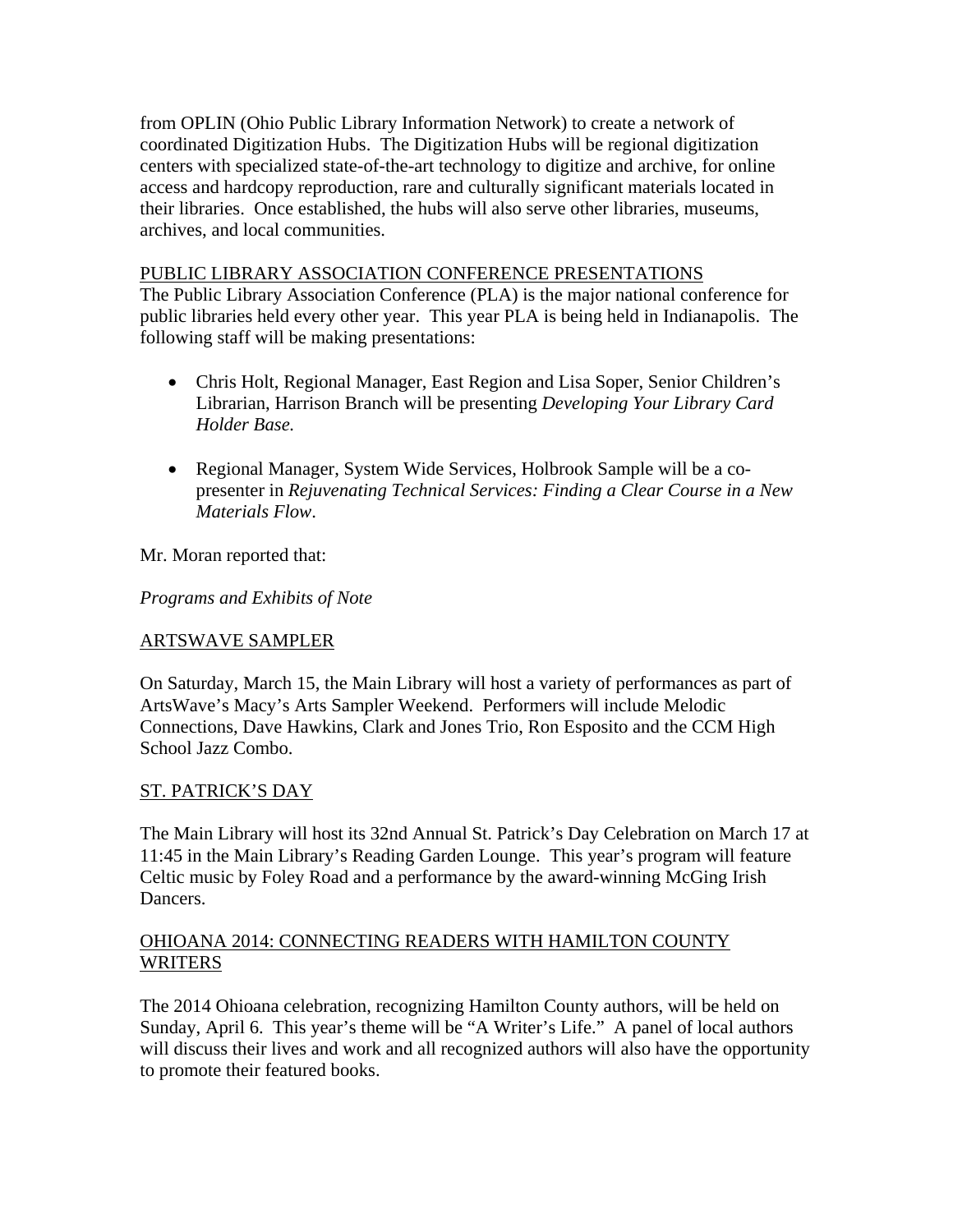#### TEEN POETRY CONTEST

As part of National Poetry Month, the Library will host its 12th annual Teen Poetry Contest in April. Elementz Urban Arts Center will be again partner to provide programs for teens at the TeenSpot and selected branches on poetry writing and on poetry as a performance art.

#### REVIVED ITALIAN ARCHITECTURE: FROM CLASSICAL INSPIRATION TO **MODERNITY**

*Revived Italian Architecture: From Classical Inspiration to Modernity* will be on display in the Joseph S. Stern, Jr. Cincinnati Room until April 30. Explore the world of Italian architecture through a display drawn from the Library's collection of Renaissance through 19th century rare books. The photographs of local buildings feature Italianate architecture in Cincinnati, and neighboring cities of Newport and Covington.

### CINCINNATI PUBLIC SCHOOLS CITY WIDE ART EXHIBITION

Visit the Main Library to view works by some of the city's most talented young artists. The Cincinnati Public Schools City Wide Art Exhibition showcases artwork, including drawings, paintings, sculptures and photographs, from Cincinnati Public School students in kindergarten through 12th grade. The exhibit is co-sponsored by the Cincinnati Public Schools and will be on display in the atrium from March 1 – April 20.

### CANSTRUCTION

The Library is once again partnering with CANstruction, a global anti-hunger project, where teams of architects, engineers and construction professionals create sculptures built entirely out of canned food to compete for local and national awards. The food is later donated to the FreeStore FoodBank. Teams will erect entries for the CANstruction 2014 event in the atrium on March 5. The sculptures will remain on view through March 23.

# *CONSENT AGENDA ITEMS*

Mr. Wright presented the following items for approval:

- Minutes of the Annual Meeting held December 10, 2013.
- Minutes of the Regular Meeting held December 10, 2013.
- Investment Report (summary of invested balances) as of December 31, 2013 and January 31, 2014.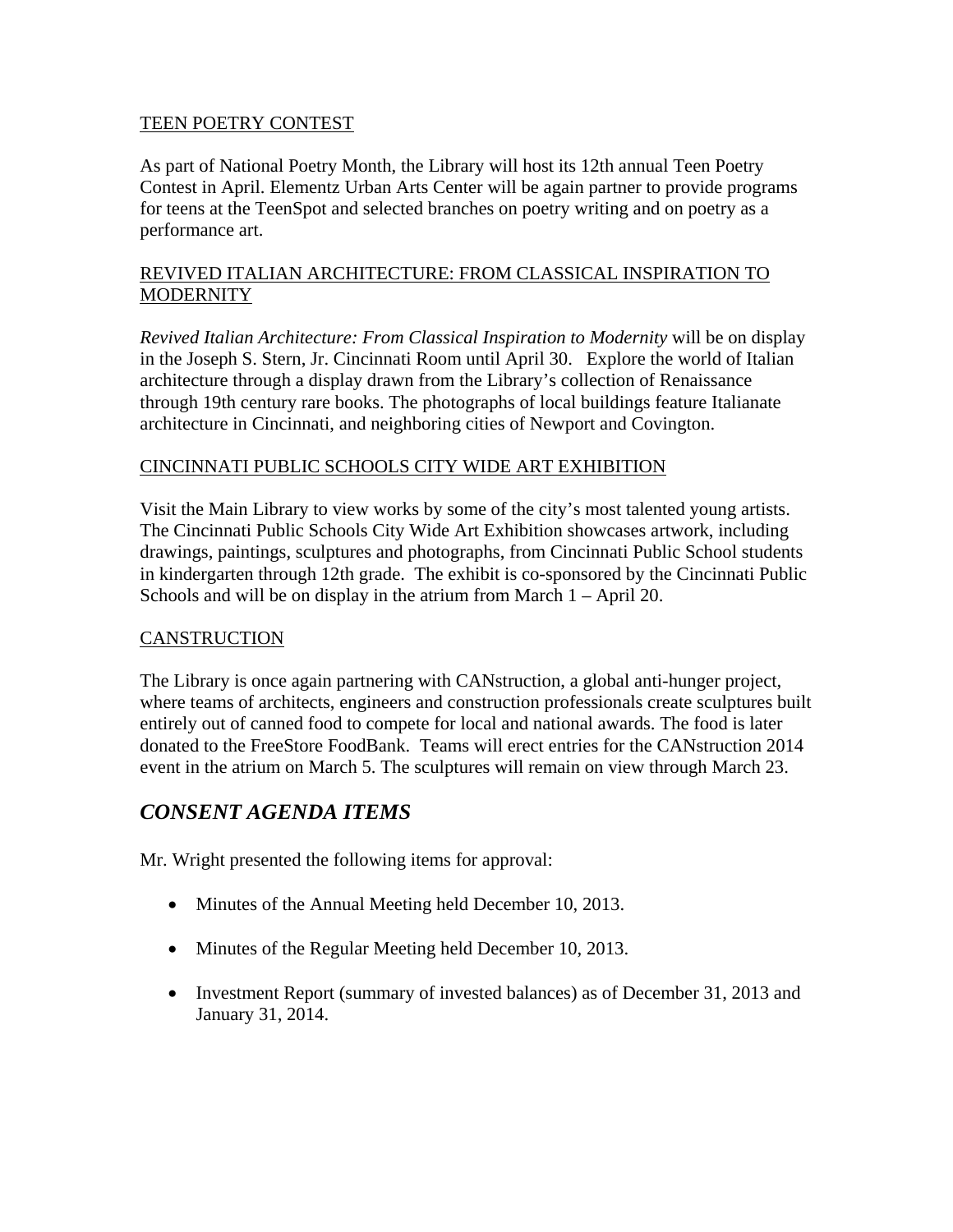|                                           | Amount             | Amount             |
|-------------------------------------------|--------------------|--------------------|
|                                           | As of $12/31/2013$ | As of $01/31/2014$ |
|                                           |                    |                    |
| <b>Operating Account</b>                  |                    |                    |
| General Fund                              | \$17,698,825.74    | \$16,534,433.09    |
| Insurance/Indemnification                 | 230,000.00         | 230,000.00         |
| Special Revenue Funds                     | 359,921.34         | 386,203.55         |
| Building and Repair                       | 6,101,508.91       | 5,773,964.78       |
| Permanent Trust Funds                     | 1,615,405.63       | 1,619,395.30       |
|                                           | \$26,005,661.62    | \$24,543,996.72    |
| <b>STAR Ohio</b>                          |                    |                    |
| Building and Repair                       | 1,046,697.53       | 1,046,713.72       |
| <b>Managed Investments (Trust Funds):</b> |                    |                    |
| Permanent Trust Funds                     | \$6,733,132.00     | \$6,733,132.00     |
| <b>GRAND TOTAL</b>                        | \$33,785,491.15    | \$32,323,842.44    |

- Monthly Financial Reports for the periods ending December 31, 2013 and January 31, 2014.
- Personnel Change Report reflects changes through February 1, 2014.

| <b>Action</b>      | Agency                                       | <b>Position Title</b>                          | <b>FTE</b> | <b>Employee Name</b>                   |
|--------------------|----------------------------------------------|------------------------------------------------|------------|----------------------------------------|
| <b>APPOINTMENT</b> | <b>AVONDALE BRANCH</b>                       | <b>HOMEWORK AIDE</b>                           | 0.30       | <b>SMITH, SERENE S</b>                 |
| <b>APPOINTMENT</b> | <b>AVONDALE BRANCH</b>                       | <b>LIBRARY SERVICES</b><br><b>ASSISTANT</b>    | 0.50       | ONONYE, UCHENNA                        |
| <b>APPOINTMENT</b> | <b>BOND HILL BRANCH</b>                      | <b>BRANCH MANAGER</b>                          | 1.00       | DAVIS, MELISSA W                       |
| <b>APPOINTMENT</b> | <b>CATALOGING &amp;</b><br><b>PROCESSING</b> | LINE ASST PHYSICAL<br><b>PROCESSING</b>        | 0.50       | SHIP, DANIELLE                         |
| <b>APPOINTMENT</b> | <b>CHEVIOT BRANCH</b>                        | <b>CHILDREN'S</b><br><b>LIBRARIAN</b>          | 1.00       | THOMPSON,<br><b>KIMBERLY</b>           |
| <b>APPOINTMENT</b> | <b>CHILDREN'S</b><br><b>LEARNING CENTER</b>  | <b>SENIOR LIBRARY SRVS</b><br><b>ASSISTANT</b> | 0.50       | HERBERS, EDWARD<br>C                   |
| <b>APPOINTMENT</b> | <b>CIRCULATION</b><br><b>SERVICES</b>        | <b>LIBRARY SERVICES</b><br><b>ASSISTANT</b>    | 0.50       | <b>KERN, LORENZO M</b>                 |
| <b>APPOINTMENT</b> | <b>CIRCULATION</b><br><b>SERVICES</b>        | <b>LIBRARY SERVICES</b><br><b>ASSISTANT</b>    | 0.50       | STIVERS, JEFFREY D                     |
| <b>APPOINTMENT</b> | <b>CIRCULATION</b><br><b>SERVICES</b>        | <b>LIBRARY SERVICES</b><br><b>ASSISTANT</b>    | 0.50       | POWELL, SAMANTHA<br>A                  |
| <b>APPOINTMENT</b> | <b>COLLEGE HILL</b><br><b>BRANCH</b>         | <b>HOMEWORK AIDE</b>                           | 0.30       | MARSHALL,<br><b>SAPPHIRE</b>           |
| <b>APPOINTMENT</b> | <b>COLLEGE HILL</b><br><b>BRANCH</b>         | <b>STUDENT SHELVER</b>                         | 0.30       | PENN, DIAMOND                          |
| <b>APPOINTMENT</b> | <b>CORRYVILLE</b><br><b>BRANCH</b>           | <b>SENIOR LIBRARY SRVS</b><br><b>ASSISTANT</b> | 0.50       | <b>EARLE, MARY J</b>                   |
| <b>APPOINTMENT</b> | <b>DELHI TOWNSHIP</b><br><b>BRANCH</b>       | <b>LIBRARY SERVICES</b><br><b>ASSISTANT</b>    | 0.50       | MUENCHEN, LINDA                        |
| <b>APPOINTMENT</b> | <b>FOREST PARK</b><br><b>BRANCH</b>          | <b>TEEN LIBRARIAN</b>                          | 1.00       | HOWISON, SARAH K                       |
| <b>APPOINTMENT</b> | <b>GROESBECK BRANCH</b>                      | <b>STUDENT SHELVER</b>                         | 0.30       | <b>BUBENHOFER.</b><br><b>SHANNON R</b> |
| <b>APPOINTMENT</b> | <b>HARRISON BRANCH</b>                       | <b>STUDENT SHELVER</b>                         | 0.30       | <b>ASHLEY, KAYLA R</b>                 |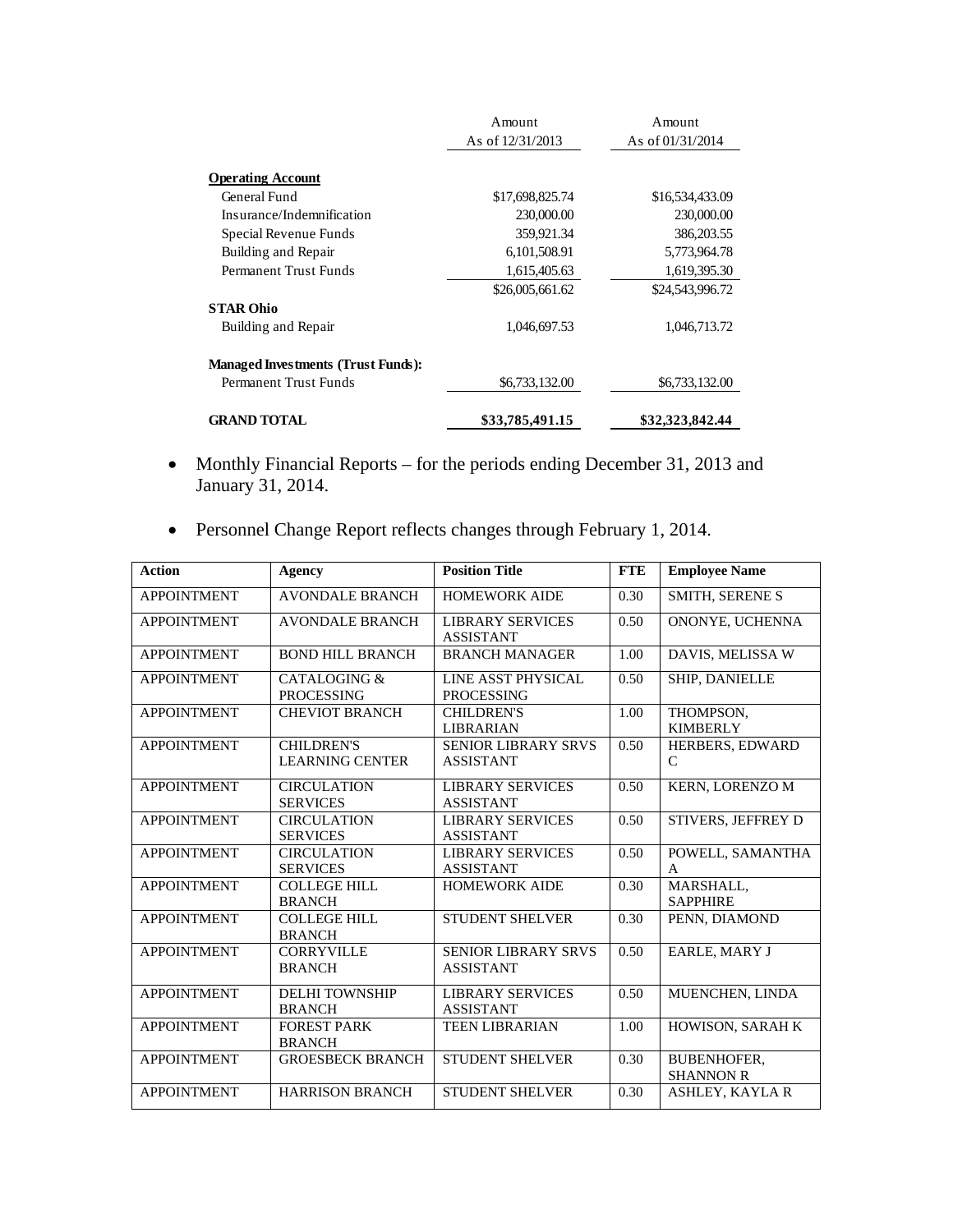| <b>APPOINTMENT</b> | HYDE PARK BRANCH                                  | <b>LIBRARY SERVICES</b><br><b>ASSISTANT</b>    | 0.50 | LAWRENCE, JULIA M                |
|--------------------|---------------------------------------------------|------------------------------------------------|------|----------------------------------|
| <b>APPOINTMENT</b> | <b>INFORMATION &amp;</b><br><b>REFERENCE DEPT</b> | <b>REFERENCE</b><br>LIBRARIAN                  | 1.00 | MOOSBRUGGER,<br>THOMAS A         |
| <b>APPOINTMENT</b> | <b>INFORMATION &amp;</b><br><b>REFERENCE DEPT</b> | SENIOR LIBRARY SRVS<br><b>ASSISTANT</b>        | 0.50 | PALMER, BRITTANY<br>L            |
| <b>APPOINTMENT</b> | <b>INFORMATION &amp;</b><br>REFERENCE DEPT        | <b>SENIOR LIBRARY SRVS</b><br><b>ASSISTANT</b> | 0.50 | MEYER, TRACY L                   |
| <b>APPOINTMENT</b> | <b>LOVELAND BRANCH</b>                            | <b>LIBRARY SERVICES</b><br><b>ASSISTANT</b>    | 0.50 | HINKLE, TONIA M                  |
| <b>APPOINTMENT</b> | <b>LOVELAND BRANCH</b>                            | <b>STUDENT SHELVER</b>                         | 0.30 | HAINS, LAUREN A                  |
| <b>APPOINTMENT</b> | <b>MADEIRA BRANCH</b>                             | <b>STUDENT SHELVER</b>                         | 0.30 | <b>WILLIS, BRANDON L</b>         |
| <b>APPOINTMENT</b> | <b>MARKETING</b>                                  | <b>SOCIAL MEDIA</b><br><b>SPECIALIST</b>       | 1.00 | <b>BAKER, ADAM G</b>             |
| <b>APPOINTMENT</b> | <b>MARKETING</b>                                  | <b>WEB DEVELOPER</b>                           | 1.00 | WOOD, KYE B                      |
| <b>APPOINTMENT</b> | <b>NORTH CENTRAL</b><br><b>BRANCH</b>             | <b>HOMEWORK AIDE</b>                           | 0.30 | VANDERNAALD,<br><b>LEWIS J</b>   |
| <b>APPOINTMENT</b> | PLEASANT RIDGE<br><b>BRANCH</b>                   | <b>LIBRARY SERVICES</b><br><b>ASSISTANT</b>    | 0.50 | <b>BACK, RYAN</b>                |
| <b>APPOINTMENT</b> | PRICE HILL BRANCH                                 | <b>HOMEWORK AIDE</b>                           | 0.30 | MIRANDILLA,<br><b>AMANDA A</b>   |
| <b>APPOINTMENT</b> | <b>SYMMES TOWNSHIP</b><br><b>BRANCH</b>           | <b>LIBRARY SERVICES</b><br><b>ASSISTANT</b>    | 0.50 | FLORY, ANNA M                    |
| <b>APPOINTMENT</b> | <b>SYMMES TOWNSHIP</b><br><b>BRANCH</b>           | <b>LIBRARY SERVICES</b><br><b>ASSISTANT</b>    | 0.50 | MILLER, DANIEL P                 |
| <b>APPOINTMENT</b> | <b>SYMMES TOWNSHIP</b><br><b>BRANCH</b>           | <b>STUDENT SHELVER</b>                         | 0.30 | HARTKEMEIER,<br><b>STEPHEN F</b> |
| <b>APPOINTMENT</b> | <b>WALNUT HILLS</b><br><b>BRANCH</b>              | <b>CHILDREN'S</b><br>LIBRARIAN                 | 1.00 | LUMETTA,<br><b>SAMANTHA G</b>    |
| <b>APPOINTMENT</b> | <b>WALNUT HILLS</b><br><b>BRANCH</b>              | <b>LIBRARY SERVICES</b><br><b>ASSISTANT</b>    | 0.50 | PRESLEY, SONDRA A                |
| <b>APPOINTMENT</b> | <b>WESTWOOD BRANCH</b>                            | <b>STUDENT SHELVER</b>                         | 0.35 | SPETZ, MADELINE R                |
| <b>APPOINTMENT</b> | WYOMING BRANCH                                    | <b>STUDENT SHELVER</b>                         | 0.30 | PRICE, BRIANA                    |
| <b>APPOINTMENT</b> | <b>CHILDREN'S</b><br><b>LEARNING CENTER</b>       | SENIOR LIBRARY SRVS<br><b>ASSISTANT</b>        | 0.50 | PATRICK, SUSAN                   |
| <b>APPOINTMENT</b> | <b>CIRCULATION</b><br><b>SERVICES</b>             | <b>LIBRARY SERVICES</b><br><b>ASSISTANT</b>    | 0.50 | KEELER, KAROLYN                  |
| <b>APPOINTMENT</b> | <b>CIRCULATION</b><br><b>SERVICES</b>             | <b>LIBRARY SERVICES</b><br><b>ASSISTANT</b>    | 0.50 | RILEY, BRIAN J                   |
| <b>APPOINTMENT</b> | <b>SYMMES TOWNSHIP</b><br><b>BRANCH</b>           | <b>LIBRARY SERVICES</b><br><b>ASSISTANT</b>    | 0.50 | KEMPLE,<br><b>CASSANDRA A</b>    |
| <b>CHANGE</b>      | <b>INFORMATION &amp;</b><br>REFERENCE DEPT        | <b>SENIOR LIBRARY SRVS</b><br><b>ASSISTANT</b> | 0.60 | CODE, AMY J                      |
| <b>CHANGE</b>      | SORTING &<br><b>MATERIALS</b><br><b>RETRIEVAL</b> | PAGE                                           | 1.00 | <b>GABEL, CHARLES</b>            |
| <b>CHANGE</b>      | <b>SYMMES TOWNSHIP</b><br><b>BRANCH</b>           | <b>LIBRARY SERVICES</b><br><b>ASSISTANT</b>    | 0.60 | FRANKS, GERALDINE<br>M.          |
| <b>CHANGE</b>      | <b>SYMMES TOWNSHIP</b><br><b>BRANCH</b>           | <b>LIBRARY SERVICES</b><br><b>ASSISTANT</b>    | 0.60 | LEE-MOUNTEL,<br>ESTEE S.         |
| <b>CHANGE</b>      | <b>BLUE ASH BRANCH</b>                            | <b>LIBRARY SERVICES</b><br><b>ASSISTANT</b>    | 0.50 | RECHNITZER,<br><b>CLAIRE</b>     |
| <b>CHANGE</b>      | <b>GROESBECK BRANCH</b>                           | <b>LIBRARY SERVICES</b><br><b>ASSISTANT</b>    | 1.00 | KENNEDY, LAURA M.                |
| <b>CHANGE</b>      | NORTH CENTRAL                                     | <b>LIBRARY SERVICES</b>                        | 0.50 | WARD, ADAM C.                    |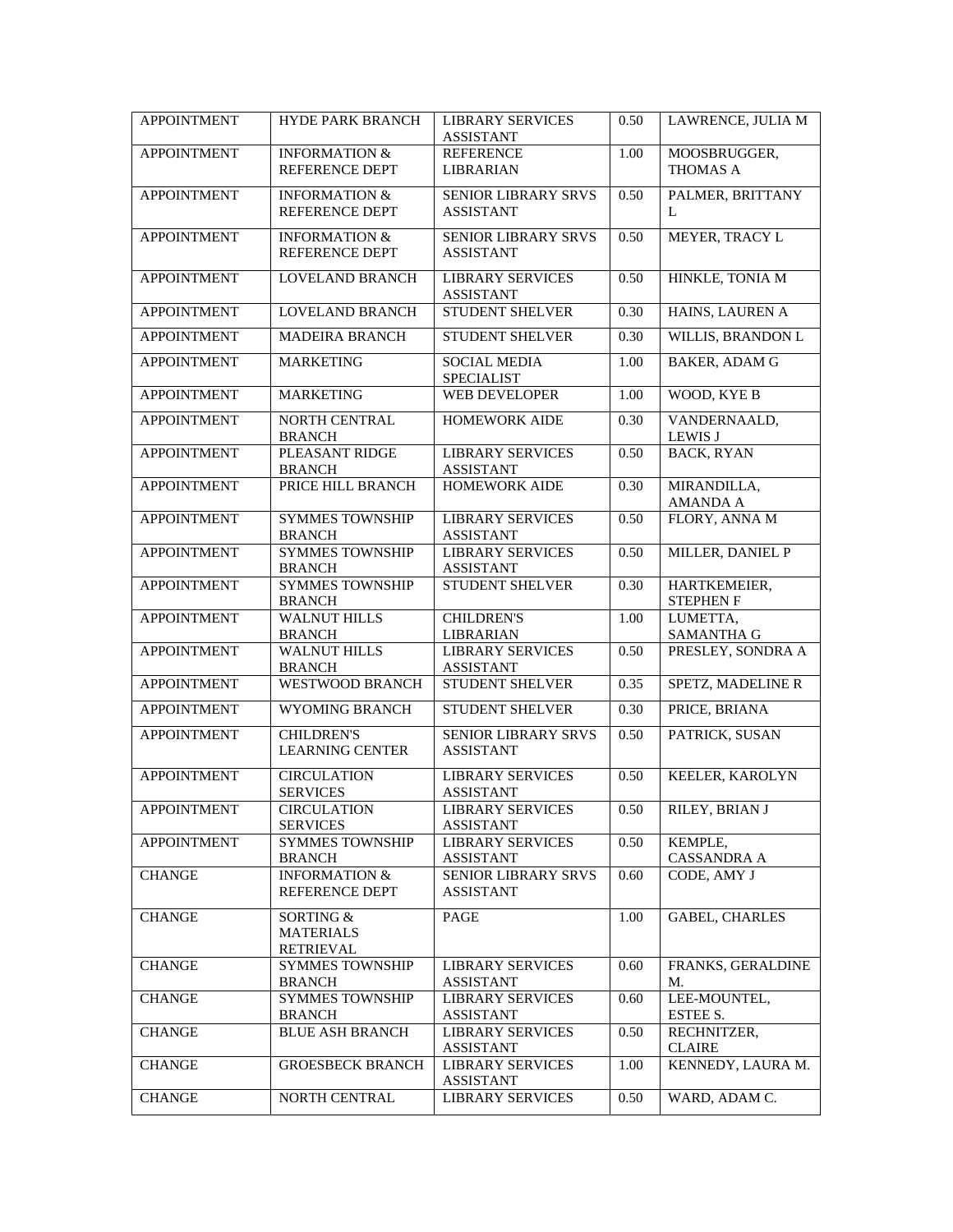|                  | <b>BRANCH</b>                                         | <b>ASSISTANT</b>                               |      |                                  |
|------------------|-------------------------------------------------------|------------------------------------------------|------|----------------------------------|
| <b>CHANGE</b>    | <b>OUTREACH SERVICES</b>                              | <b>CHILDREN'S</b><br><b>LIBRARIAN</b>          | 1.00 | <b>BONAPFEL, LORIE</b>           |
| <b>CHANGE</b>    | <b>OUTREACH SERVICES</b>                              | SENIOR LIBRARY SRVS<br><b>ASSISTANT</b>        | 1.00 | MARTIN, SUSIE D.                 |
| <b>CHANGE</b>    | <b>VIRTUAL</b><br><b>INFORMATION</b><br><b>CENTER</b> | <b>LIBRARY SERVICES</b><br><b>ASSISTANT</b>    | 1.00 | SALYERS, KRYSTINE<br>H           |
| <b>CHANGE</b>    | <b>VIRTUAL</b><br><b>INFORMATION</b><br><b>CENTER</b> | <b>LIBRARY SERVICES</b><br><b>ASSISTANT</b>    | 1.00 | LEJA, MARK                       |
| <b>CHANGE</b>    | <b>WALNUT HILLS</b><br><b>BRANCH</b>                  | <b>LIBRARY SERVICES</b><br><b>ASSISTANT</b>    | 0.50 | JACOBS, ALLISON                  |
| <b>CHANGE</b>    | <b>FACILITIES HELP</b><br><b>DESK</b>                 | <b>FACILITIES HELP DESK</b><br>ASS'T           | 1.00 | <b>CURTIS JR., STEPHEN</b><br>J. |
| <b>CHANGE</b>    | <b>FACILITY</b><br><b>OPERATIONS</b>                  | FACILITY OPERATIONS<br>MANAGER                 | 1.00 | GERREIN, JEFFREY A.              |
| <b>DEMOTION</b>  | SORTING &<br><b>MATERIALS</b><br><b>RETRIEVAL</b>     | <b>SORTER</b>                                  | 0.50 | MARTIN-RUSH,<br><b>JANET L.</b>  |
| <b>DEPARTURE</b> | <b>CATALOGING &amp;</b><br>PROCESSING                 | PROCESSING TEAM<br><b>LEAD</b>                 | 1.00 | SIERSCHULA, AMY R.               |
| <b>DEPARTURE</b> | <b>CHILDREN'S</b><br><b>LEARNING CENTER</b>           | SENIOR LIBRARY SRVS<br><b>ASSISTANT</b>        | 0.50 | PATRICK, SUSAN                   |
| <b>DEPARTURE</b> | <b>CORRYVILLE</b><br><b>BRANCH</b>                    | <b>SENIOR LIBRARY SRVS</b><br><b>ASSISTANT</b> | 0.50 | EARLE, MARY J                    |
| <b>DEPARTURE</b> | <b>GROESBECK BRANCH</b>                               | STUDENT SHELVER                                | 0.30 | FLOYD, AKAYLA R.                 |
| <b>DEPARTURE</b> | <b>HARRISON BRANCH</b>                                | STUDENT SHELVER                                | 0.30 | ROSE, SARAH J.                   |
| <b>DEPARTURE</b> | <b>INFORMATION &amp;</b><br><b>REFERENCE</b>          | <b>SENIOR LIBRARY SRVS</b><br><b>ASSISTANT</b> | 0.60 | HOYING, KATHERINE<br>A.          |
| <b>DEPARTURE</b> | <b>INFORMATION &amp;</b><br><b>REFERENCE</b>          | <b>SHELVER</b>                                 | 0.50 | BROWN, ADAM M.                   |
| <b>DEPARTURE</b> | <b>MARKETING</b><br>DEPARTMENT                        | <b>GRAPHICS/VIDEO</b><br><b>SPECIALIST</b>     | 1.00 | VOSE, KAYLEE D.                  |
| <b>DEPARTURE</b> | <b>MIAMI TOWNSHIP</b>                                 | <b>LIBRARY SERVICES</b><br><b>ASSISTANT</b>    | 0.50 | LACHER, AMANDA                   |
| <b>DEPARTURE</b> | MONFORT HEIGHTS<br><b>BRANCH</b>                      | <b>STUDENT SHELVER</b>                         | 0.25 | DIERSING, DANIELLE<br>N          |
| <b>DEPARTURE</b> | POPULAR LIBRARY                                       | STUDENT SHELVER                                | 0.25 | JETT, ARLANDRA L                 |
| <b>DEPARTURE</b> | SORTING &<br><b>MATERIAL</b><br>RETRIEVAL             | PAGE                                           | 0.50 | MOORE, KELSEY E.                 |
| <b>DEPARTURE</b> | <b>VIRTUAL</b><br><b>INFORMATION</b><br><b>CENTER</b> | SENIOR LIBRARY SRVS<br><b>ASSISTANT</b>        | 1.00 | HARRIS, DARRYL L.                |
| <b>DEPARTURE</b> | CATALOGING &<br>PROCESSING                            | CATALOGING ASS'T                               | 1.00 | LEE, HARRIET                     |
| <b>DEPARTURE</b> | <b>CIRCULATION</b><br><b>SERVICES</b>                 | OFFICE CLERK                                   | 1.00 | COLLINS, SHEILA L                |
| <b>DEPARTURE</b> | <b>FOREST PARK</b><br><b>BRANCH</b>                   | TEEN LIBRARIAN                                 | 1.00 | MEIGHEN, MARTIN                  |
| <b>DEPARTURE</b> | <b>GREEN TOWNSHIP</b><br><b>BRANCH</b>                | <b>REFERENCE</b><br>LIBRARIAN                  | 1.00 | HUNT, MARYA M                    |
| <b>DEPARTURE</b> | <b>INFORMATION &amp;</b><br>REFERENCE                 | <b>REFERENCE</b><br>LIBRARIAN                  | 1.00 | <b>BRENNER, JANE F</b>           |
| <b>DEPARTURE</b> | <b>MARIEMONT</b>                                      | <b>LIBRARY SERVICES</b>                        | 0.50 | SELICKMAN,                       |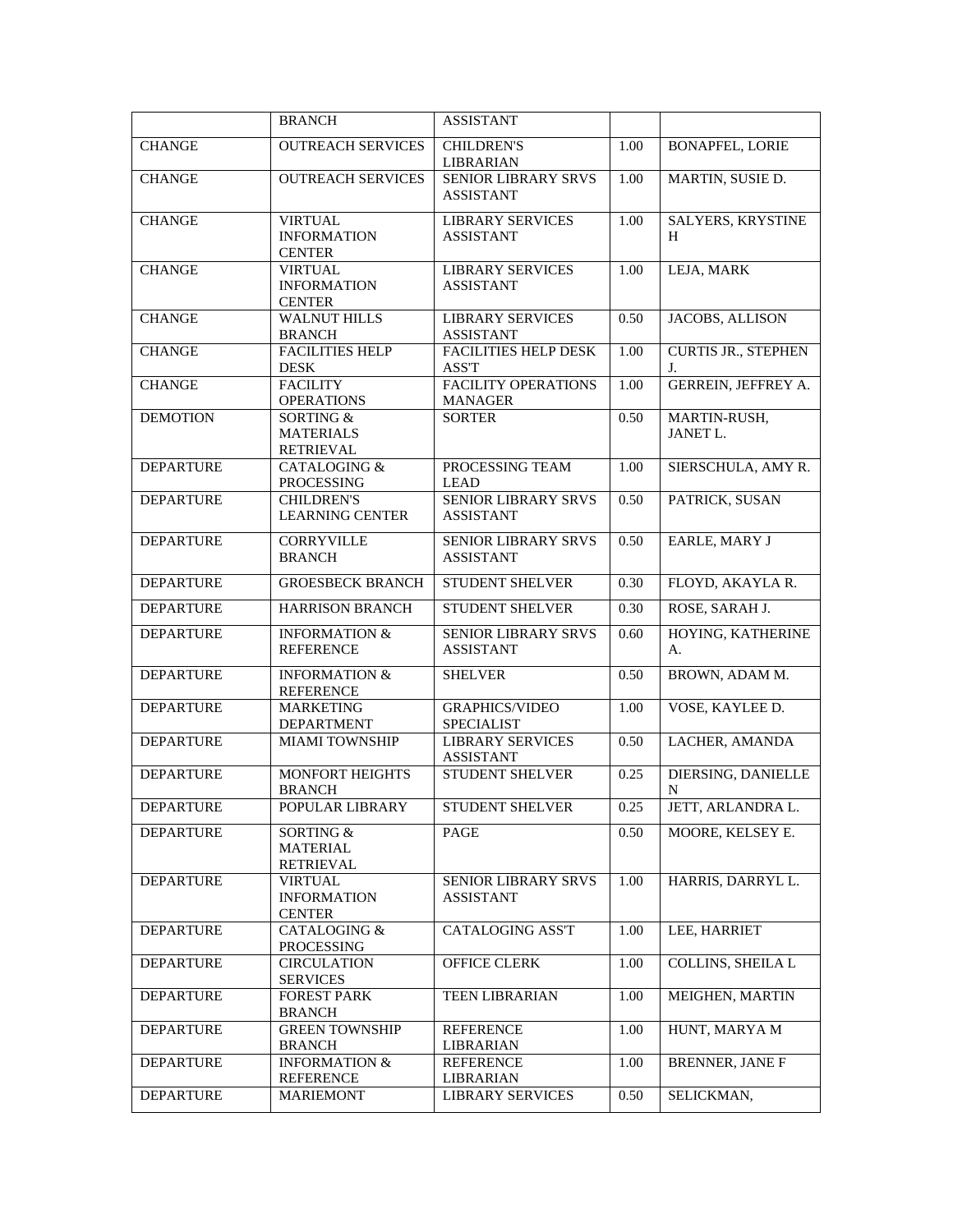|                  | <b>BRANCH</b>                                     | <b>ASSISTANT</b>                                  |      | ELIZABETH L.                                   |
|------------------|---------------------------------------------------|---------------------------------------------------|------|------------------------------------------------|
| <b>DEPARTURE</b> | MT HEALTHY<br><b>BRANCH</b>                       | <b>BRANCH MANAGER</b>                             | 1.00 | <b>BARKLEY, DONNA J</b>                        |
| <b>DEPARTURE</b> | <b>OUTREACH SERVICES</b>                          | <b>CHILDREN'S</b><br><b>LIBRARIAN</b>             | 1.00 | <b>GROVE, SHEILA K</b>                         |
| <b>DEPARTURE</b> | <b>SERVICE</b><br><b>OPERATIONS</b>               | <b>LIBRARY SERVICES</b><br><b>FLOATER</b>         | 1.00 | PUTTMAN, MARK A                                |
| <b>PROMOTION</b> | CATALOGING &<br><b>PROCESSING</b>                 | PROCESSING LINE<br><b>TEAM LEAD</b>               | 1.00 | BRUEGGEMANN,<br><b>ERIK</b>                    |
| <b>PROMOTION</b> | <b>COLLEGE HILL</b><br><b>BRANCH</b>              | <b>SENIOR LIBRARY SRVS</b><br><b>ASSISTANT</b>    | 1.00 | JONES, ARNISHA L.                              |
| <b>PROMOTION</b> | <b>CORRYVILLE</b><br><b>BRANCH</b>                | <b>SENIOR LIBRARY SRVS</b><br><b>ASSISTANT</b>    | 0.50 | IMWALLE, DANIEL K.                             |
| <b>PROMOTION</b> | <b>GREEN TOWNSHIP</b><br><b>BRANCH</b>            | <b>REFERENCE</b><br><b>LIBRARIAN</b>              | 1.00 | WOOD, JENNIFER L.                              |
| <b>PROMOTION</b> | <b>GROESBECK BRANCH</b>                           | <b>SENIOR LIBRARY SRVS</b><br><b>ASSISTANT</b>    | 1.00 | MEYER, JENIFER                                 |
| <b>PROMOTION</b> | <b>HARRISON BRANCH</b>                            | <b>LIBRARY SERVICES</b><br><b>ASSISTANT</b>       | 0.50 | <b>BLAIR, KELLY J.</b>                         |
| <b>PROMOTION</b> | <b>INFORMATION &amp;</b><br><b>REFERENCE DEPT</b> | <b>REFERENCE</b><br><b>LIBRARIAN</b>              | 1.00 | JACKSON, HOLLY A                               |
| <b>PROMOTION</b> | <b>MARIEMONT</b><br><b>BRANCH</b>                 | <b>LIBRARY SERVICES</b><br><b>ASSISTANT</b>       | 0.50 | SEMPSROTT,<br><b>NATHANIEL A</b>               |
| <b>PROMOTION</b> | <b>OUTREACH SERVICES</b>                          | <b>OUTREACH SERVICES</b><br><b>MANAGER</b>        | 1.00 | PEARSON, DREW D                                |
| <b>PROMOTION</b> | SHIPPING &<br><b>RECEIVING</b>                    | <b>SHIPPING &amp; RECEIVING</b><br><b>MANAGER</b> | 1.00 | TODD, MATTHEW A                                |
| <b>PROMOTION</b> | <b>SYMMES TOWNSHIP</b><br><b>BRANCH</b>           | <b>SENIOR LIBRARY SRVS</b><br><b>ASSISTANT</b>    | 1.00 | SCHNIEBER,<br><b>BRENDAN R.</b>                |
| <b>PROMOTION</b> | <b>TECHCENTER</b>                                 | <b>SENIOR LIBRARY SRVS</b><br><b>ASSISTANT</b>    | 0.50 | ANDERSON,<br><b>KOURTNESHA</b><br><b>KANEE</b> |

- Statistical Report for January 2014.
- Top Ten Circulating Report for January 2014.

Mr. Hendon moved that the Board approve the report as filed. Mrs. LaMacchia seconded.

Voting for the motion: Mr. Moran (except pass on investments), Mrs. Trauth, Mr. Sittenfeld, Mr. Zaring, Mrs. LaMacchia, Mr. Hendon and Mr. Wright)…7 ayes. The motion carried. **(04-2014)**.

### **Duke Energy Power Partner Award**

At the Board's Regular Meeting, representatives from Duke Energy were in attendance to present the Power Partner Award to the Library. Those in attendance from Duke Energy included Michelle Kolb, Account Executive for the Library's account, Joni Davis, Vice President, Large Account Management for Duke Energy's Regulated Utilities Operations, Jim Henning, State President Ohio and Kentucky. Michael Pahutski, Director